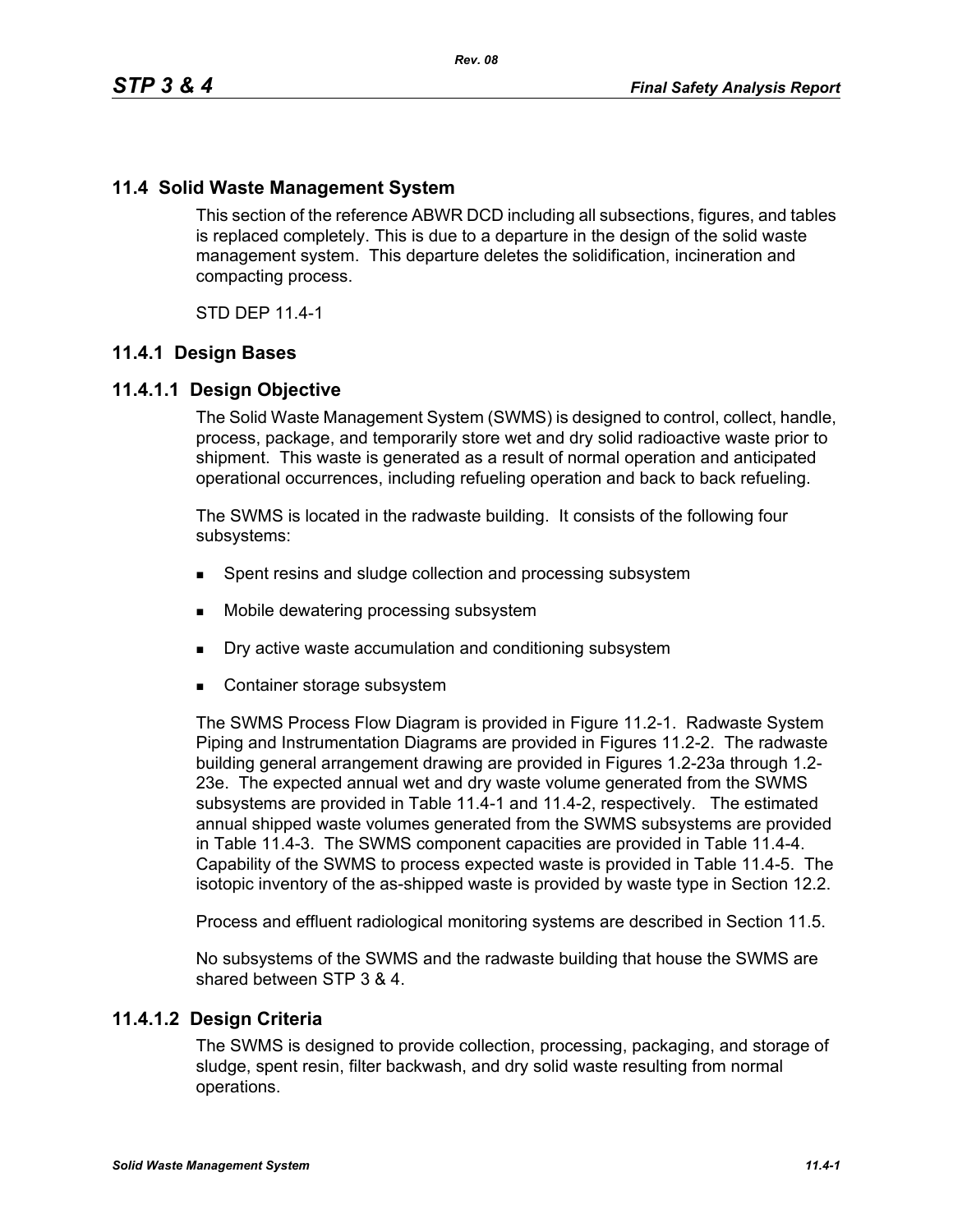- The SWMS is designed to meet the guidance of Regulatory Guide 1.143.
- The SWMS is designed to keep the exposure to plant personnel "as low as reasonably achievable" (ALARA) during normal operation and plant maintenance, in accordance with Regulatory Guide 8.8.
- The SWMS is designed to package solid waste in Department of Transportation (DOT)-approved containers for off-site shipment and burial.
- The SWMS is designed to prevent the release of significant quantities of radioactive materials to the environment so as to keep the overall exposure to the public within 10 CFR 20 limits.
- The SWMS is designed to package the wet and dry types of radioactive solid waste for off-site shipment and burial, in accordance with the requirements of applicable NRC and Department of Transportation (DOT) regulations, including 10 CFR 61, 10 CFR 71 and 49 CFR 171 through 180, as applicable. This design results in radiation exposures to individuals and the general population within the limits of 10 CFR 20.
- The seismic and quality group classification and corresponding codes and standards that apply to the design of the SWMS components and piping, and the structures housing the SWMS are discussed in Section 3.2.
- **The non-safety related SSC Quality Control Programs for the SWMS is described** in the STP 3 & 4 Quality Assurance Program description in section 17.5S..
- On-site storage space for 6-month's volume of packaged waste is provided in the radwaste building. Radioactive Waste produced at STP 3 & 4 will normally be shipped to a licensed facility for disposal. However, should disposal circumstances change, an Onsite Staging Facility (OSF) as described in the Unit 1 & 2 UFSAR Section 11.4 is available to provide a staging area for the waste generated.
- All atmospheric collection and storage tanks are provided with an overflow connection at least the size of the largest inlet connection. The overflow is connected below the tank vent and above the high-level alarm setpoint. Each tank room is designed to contain the maximum liquid inventory in the event that the tank ruptures per NUREG-0800, Standard Review Plan, BTP 11-6. Each tank compartment is stainless steel-lined up to a height equivalent to the tank capacity in the room as described in Section 15.7.3.1.
- **The SWMS has no safety-related function. There is no liquid plant discharge from** the SWMS. Failure of the subsystem does not compromise any safety-related system or component nor does it prevent shutdown of the plant. No interface with the safety-related electrical system exists.

Radionuclide influents to the SWMS are presented in Section 12.2. Any resultant gaseous and liquid wastes are routed to other plant sections. Gaseous radionuclides from the SWMS are processed by the monitored radwaste building ventilation system.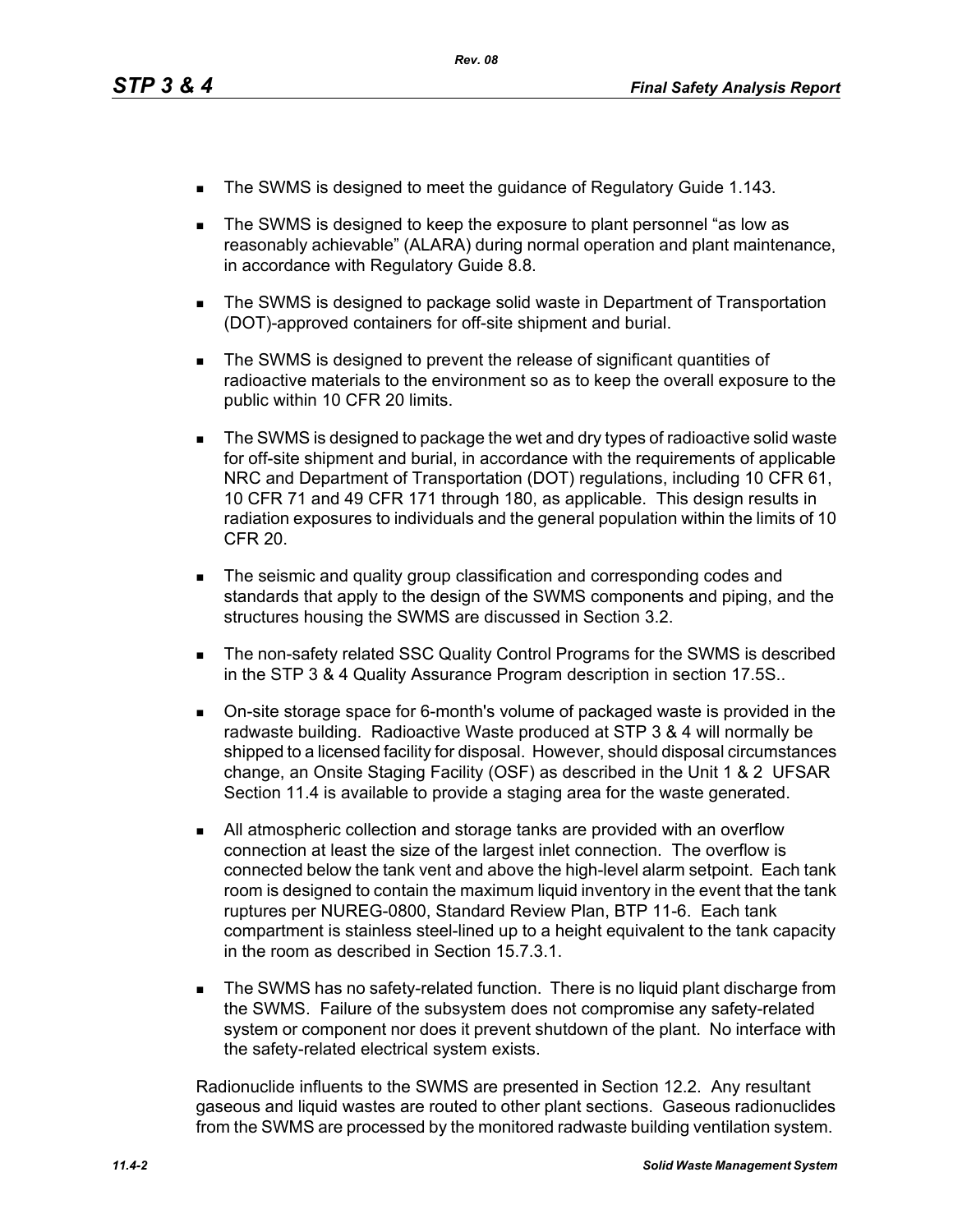The monitored ventilation system is described in Section 9.4 and Section 11.5. Liquid waste is processed by the monitored LWMS system as described in Section 11.2. Process and effluent radiological monitoring systems are described in Section 11.5.

Section 12.3 describes systems to detect conditions that may result in excessive radiation levels per Title 10 Code of Federal Regulations Part 50, Appendix A, GDC 63. Section 11.5 describes systems to monitor the effluent discharge paths for radioactive material per Title 10 Code of Federal Regulations Part 50, Appendix A, GDC 64.

A description of the SWMS design features addressing 10 CFR 20.1406 requirements for permanently installed systems is in Subsection 11.2.1.2.4. These design features apply to the SWMS permanent equipment and skid mounted mobile units.

The Area Radiation Monitors for the Radwaste Building spent resins and sludge collection subsystem area, dewatering equipment area, DAW and wet solid waste accumulation area, and high activity waste storage area are depicted on Figure 12.3- 41 and discussed in Subsection 12.3.4.

The mobile dewatering processing equipment is located within the radwaste building as shown in Figure 1.2-23c. Effluents from the SWMS (such as dewatering liquid) are treated by the LWMS. Any airborne activity will be processed through the radwaste building exhaust as discussed in subsection 9.4.6.

STP 3 & 4 is responsible, initially and subsequently, for the identification of mobile/portable LWMS connections that are considered non-radioactive, but later may become radioactive through interfaces with radioactive systems; i.e., a non-radioactive system becomes contaminated due to leakage, valving errors or other operating conditions in radioactive systems. STP 3 & 4 uses operating procedures to ensure the guidance and information in Inspection and Enforcement (IE) Bulletin 80-10 (May 6, 1980) is followed. The SWMS mobile systems are not connected to the potable or sanitary water system. All non-radioactive connections (e.g., makeup water for flushing, service air for sluicing process) to the radwaste system (including the mobile system) contain double isolation e.g., check valves and isolation valve to prevent cross contamination of the non-radioactive system.

Subsection 11.2.1.2.4 addresses the design requirements to minimize contamination of the facility and environment, facilitate decommissioning, and minimize the generation of radioactive waste, in compliance with 10 CFR 20.1406. This includes the design requirements for connections that are considered non-radioactive, but later may become radioactive through interfaces with radioactive systems. 'Minimization' is based on good engineering practice, and/or cost benefit analysis to keep waste generation and dose to as low as reasonably achievable.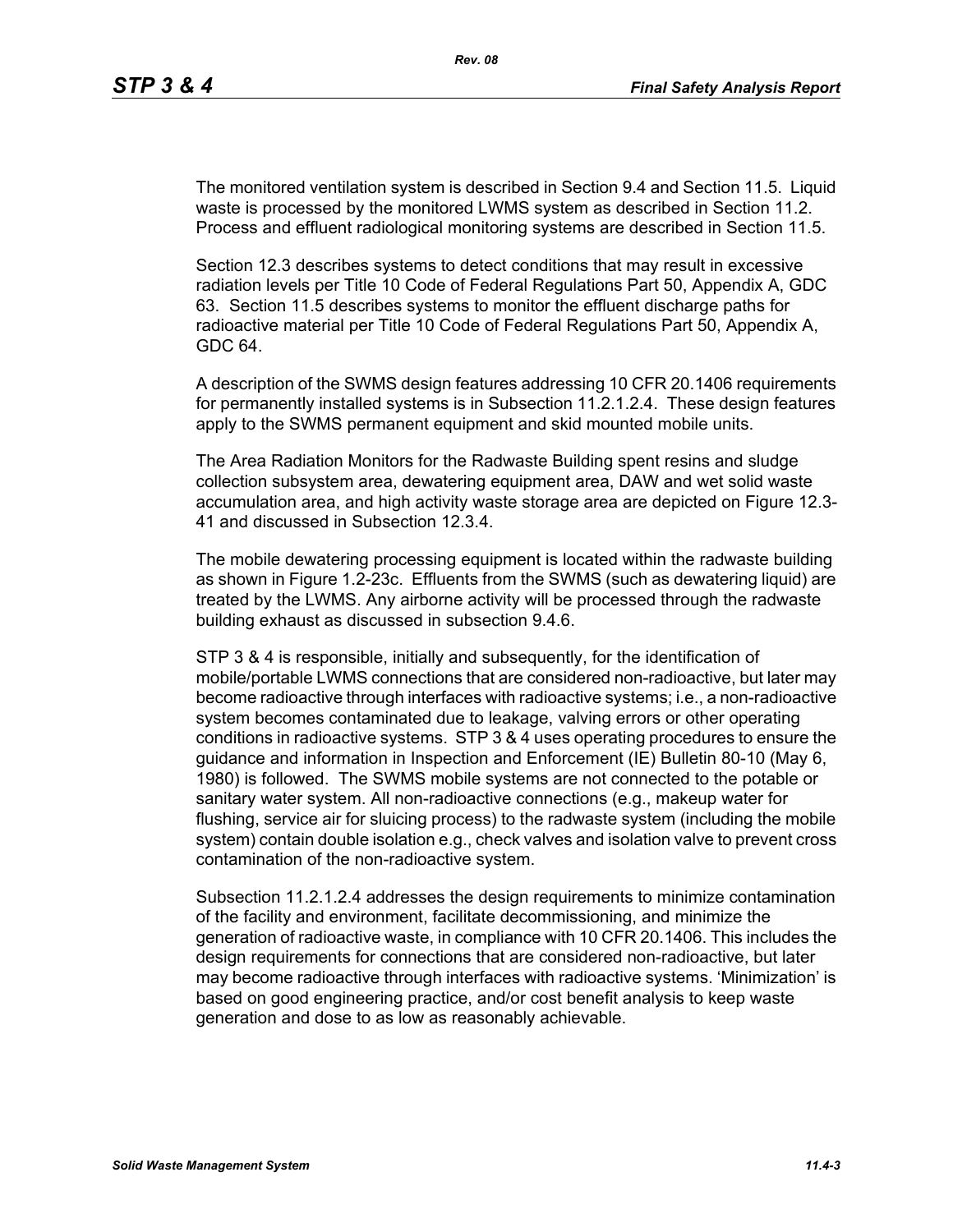# **11.4.2 System Description**

# **11.4.2.1 General Description**

The SWMS controls, collects, handles, processes, packages, and temporarily stores solid waste generated by the plant prior to shipping the waste offsite. The SWMS processes the filter backwash sludge, reverse osmosis rejects, powdered resin sludge and spent resins generated by the Liquid Waste Management System (LWMS), Reactor Water Cleanup System (CUW), the Fuel Pool Cooling and Cleanup System (FPCS), the Suppression Pool Cleanup System and the Condensate Purification System. Contaminated solids such as High Efficiency Particulate Air (HEPA) and cartridge filters, rags, plastic, paper, clothing, tools, and equipment are also disposed of in the SWMS.

The SWMS is capable of receiving, processing, and dewatering the solid radioactive waste inputs for permanent off-site disposal. Liquids from SWMS operations are sent to the appropriate LWMS section for processing as depicted in Figure 11.2-1 and described in Section 11.2.

# **11.4.2.2 System Operation**

# **11.4.2.2.1 General Requirements**

The SWMS complies with Regulatory Guide 1.143, Revision 2, November 2001, as noted in Subsection 11.4.1. The radwaste building is designed to meet the guidance of Regulatory Guide 1.143. Regulatory Guide 1.143, Section 4.1, instructs that the design of radioactive waste management systems, structures and components should follow the direction in Regulatory Guide 8.8. Demonstration of compliance with Regulatory Guide 8.8, Revision 3, June 1978 is located in Subsection 12.1.1.3 and Subsection 12.3.1.

The SWMS consists of four process subsystems described in Subsections 11.4.2.2.2, 11.4.2.2.3, 11.4.4, and 11.4.5.

# **11.4.2.2.2 Spent Resins and Sludges**

The spent resins and sludge collection subsystem collects the filter backwash sludge, reverse osmosis rejects, powdered resin slurry and spent resin into one of the five tanks in accordance with the waste characteristics. The spent resin and sludge tanks are categorized as follows:

- One CUW Backwash Receiving Tank for receiving CUW and FPCS sludge (spent resin) fitted with a filter in its vent line prior to exhaust to the HVAC system.
- **DIE CF Backwash Receiving Tank for receiving the Condensate Polishing System** filter sludge
- One Liquid Waste (LW) Backwash Receiving Tank for receiving the LWMS filter sludge and reverse osmosis rejects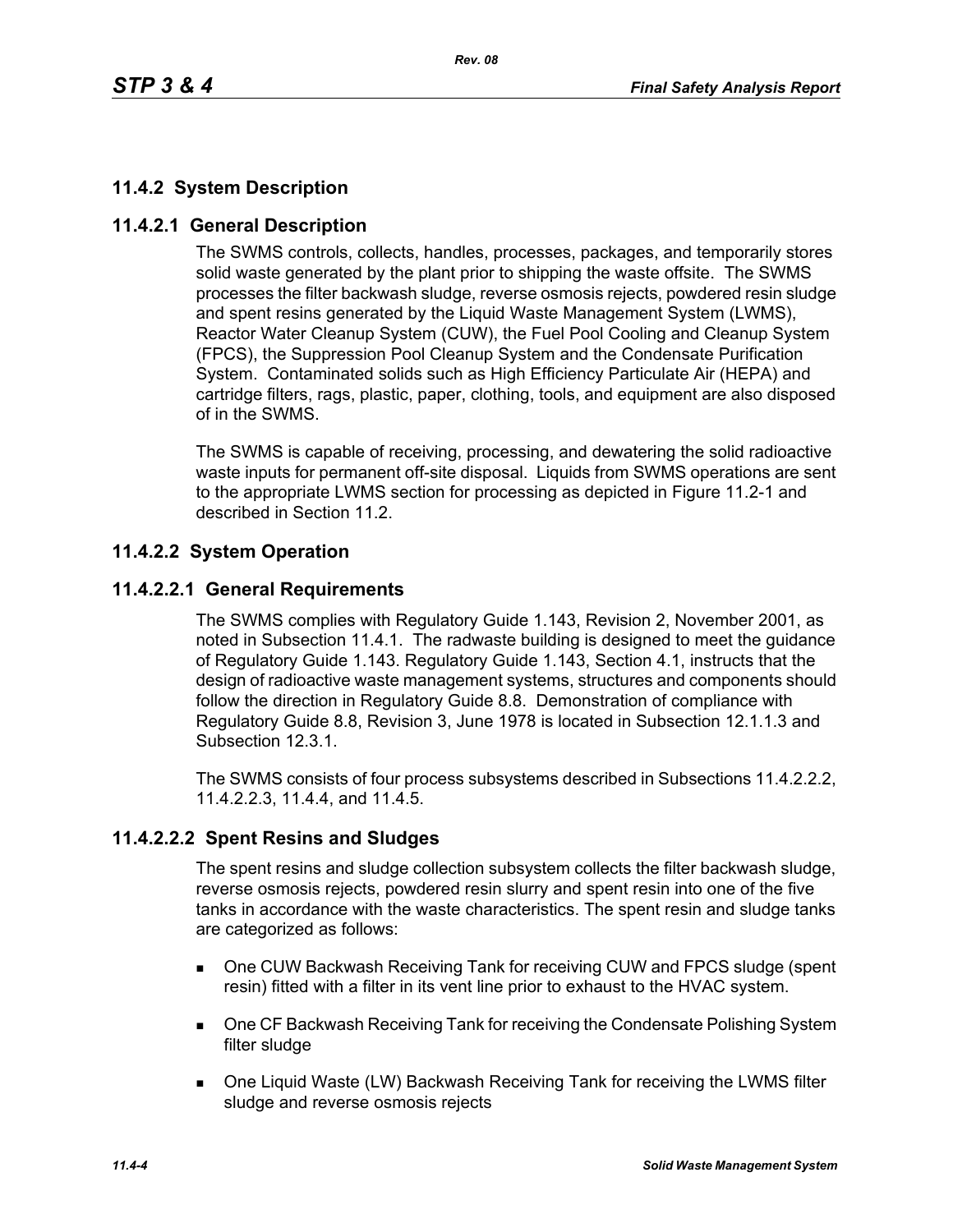**Two Spent Resin Storage Tanks for receiving LWMS spent bead resin and** Condensate Purification System spent bead resin

The capability exists to keep the spent resins from the Condensate Purification System and the spent resins from the LWMS ion exchangers in separate spent resin storage tanks for radioactive decay and storage. Excess water from the spent resin storage tanks is sent to the LCW collector tank or HCW collector tank by a pump. The used condensate polishing resin from the Condensate Purification System may be used in the HCW demineralizer (A) in the high conductivity waste subsystem.

When sufficient spent bead resins have been collected in the spent resin storage tank, they are sent to the mobile dewatering processing subsystem via the spent resin slurry pump. When condensate spent bead resins have been collected in the spent resin storage tank, they are mixed via the spent resin slurry pump and sent to the HCW demineralizer (A) for reuse or to the mobile dewatering processing subsystem via the spent resin slurry pump.

The sludges from the Reactor Water Cleanup (CUW) System, the Fuel Pool Cooling and Cleanup System, the Suppression Pool Cleanup System are collected in the CUW backwash receiving tank. The filter backwashings from the Condensate Polishing System are collected in the CF backwash receiving tank. The sludges from the LWMS are collected in the LW backwash receiving tank. Sludges from powdered resins are transferred to two phase separators.

The capability exists to keep the higher activity sludges and the lower activity sludges in two separate phase separators. The segregation of the high activity sludge and low activity sludge in the phase separators is maintained by administrative control. Excess water from the phase separators is sent to the LCW collector tank or HCW collector tank by a pump.

The two phase separators receive suspended solid slurries from the CUW backwash receiving tank, the CF backwash receiving tank, and the LW backwash receiving tank. The suspended solids are allowed to settle and the residual water is transferred by the phase separator decant pump to the LCW collector tanks or HCW collector tanks for further processing. When sufficient sludges have been collected in the tank, the sludges are mixed and sent to the mobile wet solid waste processing subsystem by the slurry/recirculation sludge pump.

During transfer operations of the spent bead resins, the powdered spent resin slurries and the sludges, the suspended solids are kept suspended by the recirculating process to prevent the suspended solids from agglomerating and possibly clogging lines. Flush connections are provided to prevent resin or slurry possibly clogging of the lines after transfer operations.

The LW backwash receiving tank receives suspended solid slurries from such streams as the filter backwashes and rejects from the reverse osmosis units of the LWMS mobile systems. When sufficient waste has been collected in the tank, the waste is sent to the mobile dewatering processing subsystem by the LW backwash transfer pump or to the phase separator. The rejects from the mobile reverse osmosis system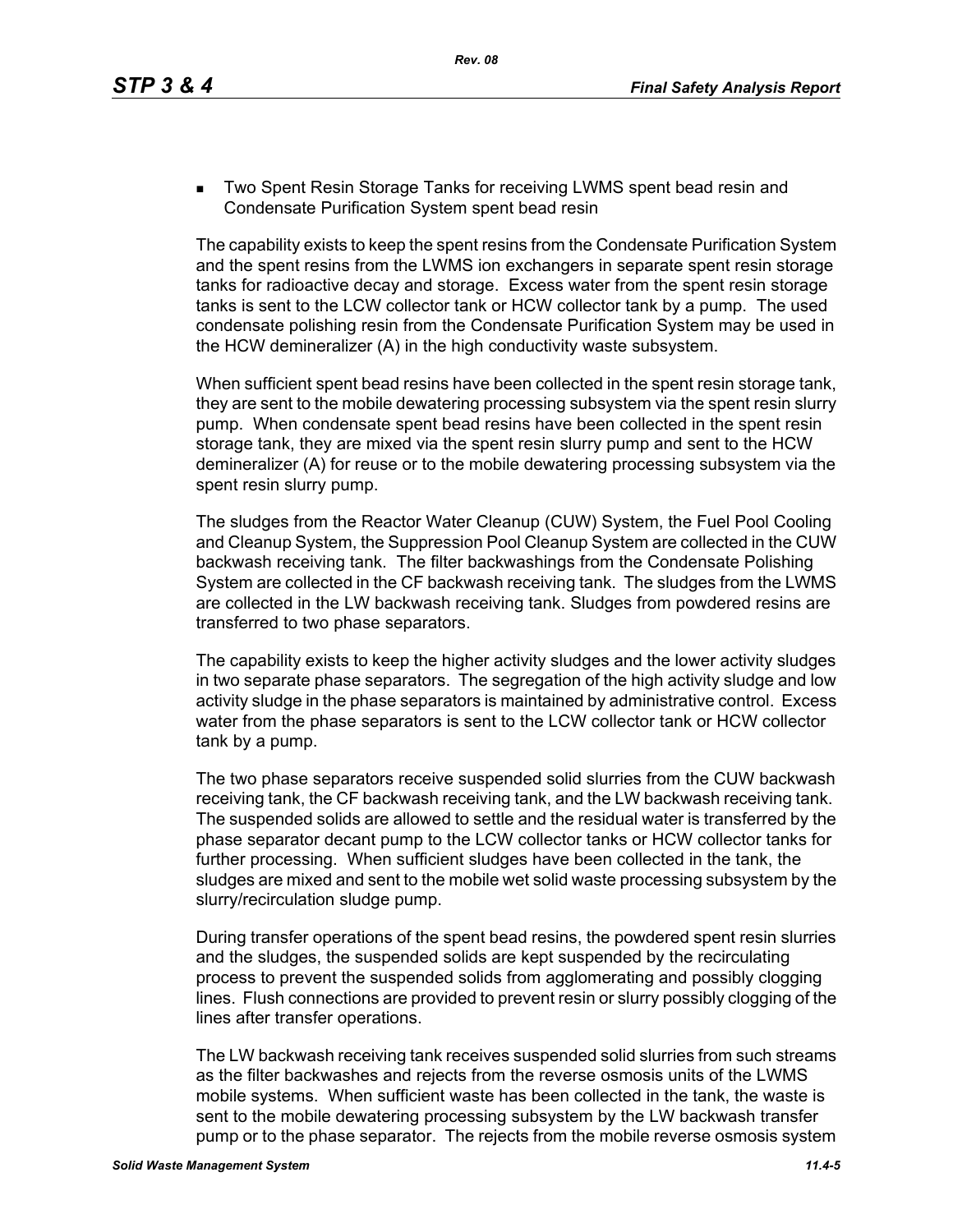of the LWMS collected in the LW backwash receiver tank may be sent to the HCW demineralizer (A) by the LW backwash transfer pump to be treated using the condensate resin prior to disposal.

## *Mobile Dewatering Processing Subsystem*

The mobile dewatering processing subsystem consists of a dewatering station for high activity sludge and a dewatering station for low activity spent resin and sludge. An empty high integrity container (HIC) is lifted off of a transport trailer and placed in each empty dewatering station. The tractor/trailer may then be released. The HIC closure lid is removed and placed in a laydown area. Spent cartridge filters may be placed in the HIC at this point, if not shipped in separate containers.

Next, the fill head is positioned over the HIC with a crane. The fillhead assembly is provided with a level detection system, a camera and light assembly, a mechanical level indicator and a temperature measurement. The fill head closed circuit television camera allows for remote viewing of the fill operation. The level detection system will automatically close the waste control valve on high level. The HIC is then filled with designated wet solid waste. The capability to obtain samples during the fill operation is provided. A radiation monitor on the transfer line to the HIC allows for the monitoring of the dose rate of the slurry being added to the HIC.

Excess water is removed from the HIC and sent by a pump to the HCW collector tank that is in the receiving mode. Sufficient water is removed to ensure there is very little or no free standing water left in the HIC to meet burial site or offsite processors waste acceptance criteria. Drying of the HIC contents may also be performed with heated air or pressure reduction. Condensate from drying is drained to the LWMS. The HICs are vented to the radwaste building HVAC system.

The fill head is then removed and placed in a laydown area. The closure head is then placed on the HIC. The HIC is inspected to insure the surface is clean before it is moved to the temporary storage area. The HIC is provided with a passive vent to prevent gas buildup. Radiation shielding is provided around the HIC stations.

The estimated annual shipped waste volumes from processing wet solid wastes are presented in Table 11.4-3. The mobile dewatering processing subsystem is connected to the SWMS tanks and pumps as shown in Figure 11.2-2 (Sheet 17 of 36).

# **11.4.2.2.3 Dry Active Waste (DAW)**

Dry solid wastes consist of air filters, miscellaneous paper, rags, etc., from contaminated areas; contaminated clothing, tools, and equipment parts that cannot be effectively decontaminated; and solid laboratory wastes. The off gas system activated carbon is rejuvenated by the off gas system and does not normally generate dry solid waste. Project specific actions will be developed regarding the removal, replacement, and processing of off gas activated carbon in the unlikely event that significant quantity of off gas system activated carbon requires replacement during the life of the plant. The activity of much of the dry solid wastes is low enough to permit handling by contact. These wastes are collected in containers or bags located in appropriate areas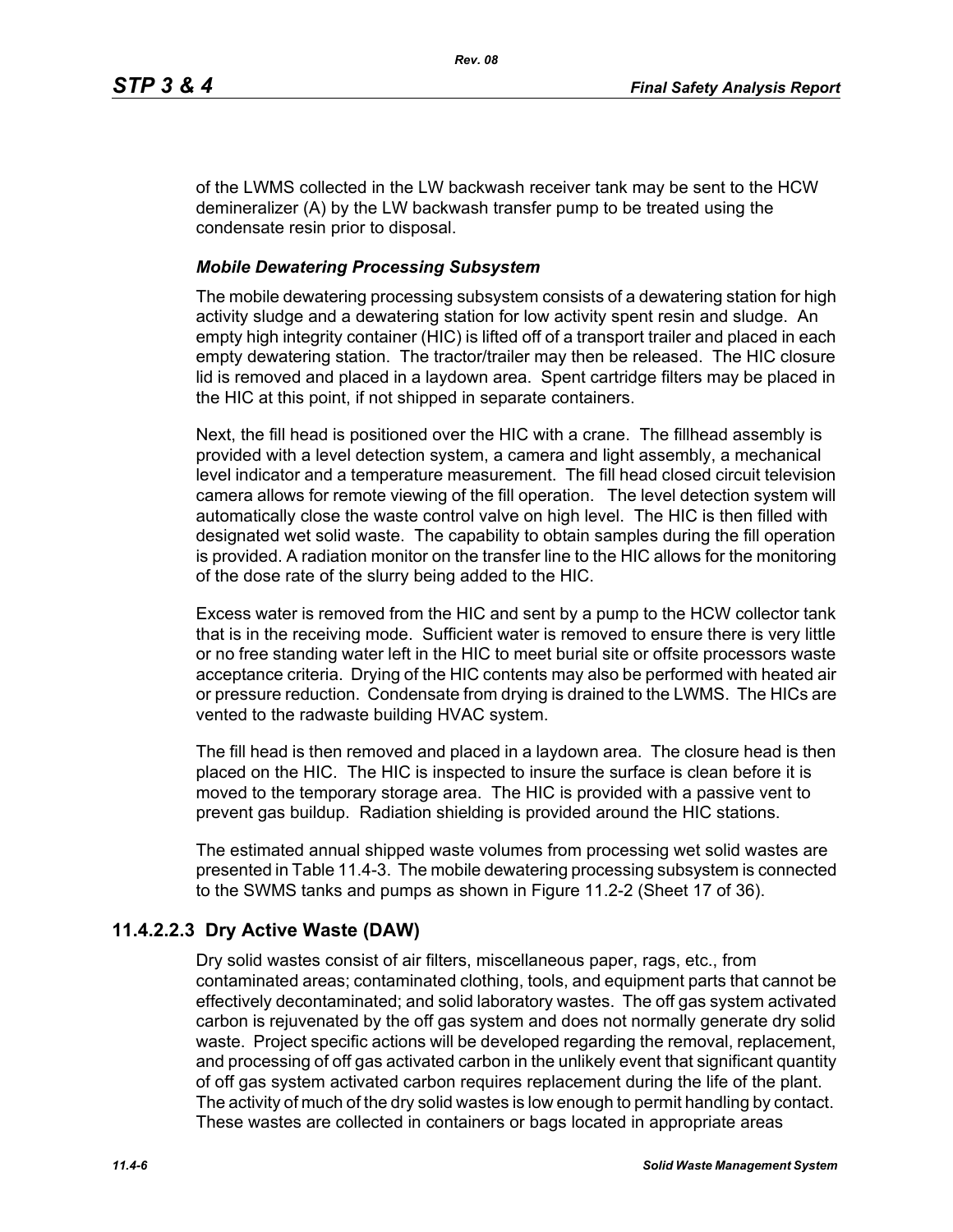throughout the plant, as dictated by the volume of wastes generated during operation and maintenance. The filled containers or bags are sealed and moved to controlledaccess enclosed areas for temporary storage.

Most dry waste is expected to be sufficiently low in activity to permit temporary storage in unshielded, cordoned-off areas. Dry Active Waste (DAW) is sorted and packaged in a suitably sized container that meets DOT requirements for shipment to either an offsite processor or for ultimate disposal. The DAW is normally separated into three categories: non-contaminated wastes (clean), contaminated metal wastes, and the other wastes, i.e., clothing, plastics, HEPA filters, components, etc. Higher dose rate DAW is separated from other DAW to reduce dose during handling and facilitate shipment of shielded containers. Non-contaminated (clean) materials identified during the sorting process are removed for plant reuse or general debris disposal.

In some cases, large pieces of miscellaneous waste are packed into larger boxes. Because of its low activity, this waste can be stored until enough is accumulated to permit economical transportation to an off-site burial ground for final disposal.

The capability exists to bring a shipping container into the radwaste building truck bay. Bagged DAW can be directly loaded into the shipping container for burial or processing in off-site facilities. A weight scale is provided to ensure optimum shipping/disposal weight of the shipping container.

Cartridge filters that are not placed in HICs are placed in suitability-sized containers meeting DOT requirements.

The estimated shipped waste volumes from processing DAWs are presented in Table 11.4-3.

# **11.4.2.2.4 Environmental and Exposure Control**

During the operation of the wet waste processing and dewatering equipment, the individual component vent systems assure that dust or contaminated air are not released to the work spaces.

### **11.4.2.2.5 Malfunction Analysis**

The process system is protected from component failure and operator error through a series of safety measures. These safety measures include:

- **EXECT** Verification that the fillhead dewatering assembly is properly covering the container prior to start of filling and dewaterign process
- $\blacksquare$  High level alarm with automatic waste control valve shutoff
- Remote viewing of the container during filling and dewatering processes using a camera and light assembly
- Verification of the waste radiation dose rate using a radiation monitor on the transfer line to the container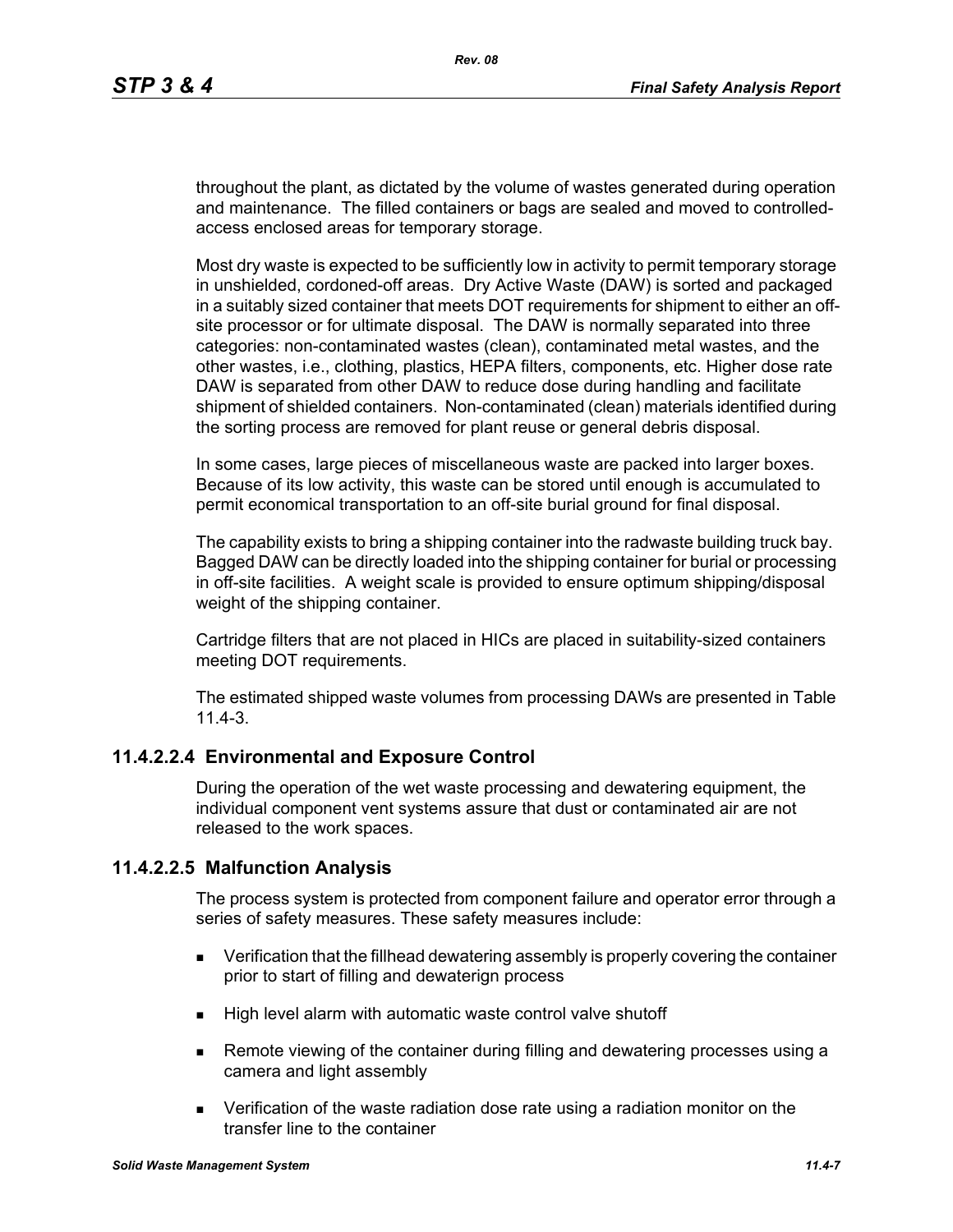## **11.4.2.2.6 Shipment**

Waste is classified as A, B, or C and meet the requirements of the waste treatment facility or repository per 10 CFR 61.55 and 61.56. The packaging and shipment of radioactive solid waste for disposal will be in compliance with 10 CFR 20 Appendix G and 49 CFR 173, Subpart I. The expected annual volumes of solid radioactive waste to be shipped offsite for each unit are estimated in Table 11.4-3. The number and types of containers required to ship this volume of waste are estimated in Table 11.4-6. Specific container types are determined by STP 3 & 4 operating procedures and may be different from the containers identified in Table 11.4-6. It is expected that all of the dry waste and more than 90% of the wet waste will be Class A waste. The remaining waste will be Class B waste. Number of shipments is determined by STP to support plant operations.

## **11.4.2.2.7 Contingencies for Class B and C Wastes**

It is expected that Class B and C wastes will constitute about 5% of the low level radioactive waste (LLRW) that will be generated by the plant, with the balance being Class A waste (with small amounts of greater than Class C wastes that are subject to separate disposal provisions). As of July 1, 2008, the LLRW disposal facility in Barnwell, South Carolina is no longer accepting Class B and C waste from sources in states such as Texas that are outside of the Atlantic Compact. However, the disposal facility in Clive, Utah, is still accepting Class A waste from out of state.

STP 3 & 4 plans to load fuel in 2015 and begin operation no earlier than 2016 and therefore will not be generating Class B and C waste until then. Typically it takes about a year after fuel load before a sufficient quantity of B/C waste is generated to warrant a shipment for disposal. By that time, it is probable that a commercial disposal facility for the Texas Compact will be available to accept Class B and C waste from sources in Texas. In particular, in 2004, Waste Control Specialists applied for a license from the Texas Commission on Environmental Quality (TCEQ) to develop a disposal facility in Andrews County, Texas for Class A, B and C waste.

However, in the event that there are no disposal facilities that will accept Class B and C wastes from sources in Texas at the time the plant begins operation, there are several options available for storage of such waste pending shipment offsite once a disposal facility becomes available:

 As provided in the Section 11.4.1.2, STP 3 & 4 Radwaste Building is designed to have 6 months of storage capacity for LLRW. Since Class B and C waste constitute only about 5% of the total LLRW, the Radwaste Building has about 10 years of safe storage capacity if it used solely for storage of Class B and C waste and if Class A waste is promptly shipped offsite. Also the waste tables in Section 11.4 are not based on a volume reduction (VR) process. Hence it is possible to extend this storage time frame by utilizing commercially available off-site waste processors. For example a VR of 8 to 10 is presently being achieved for resins.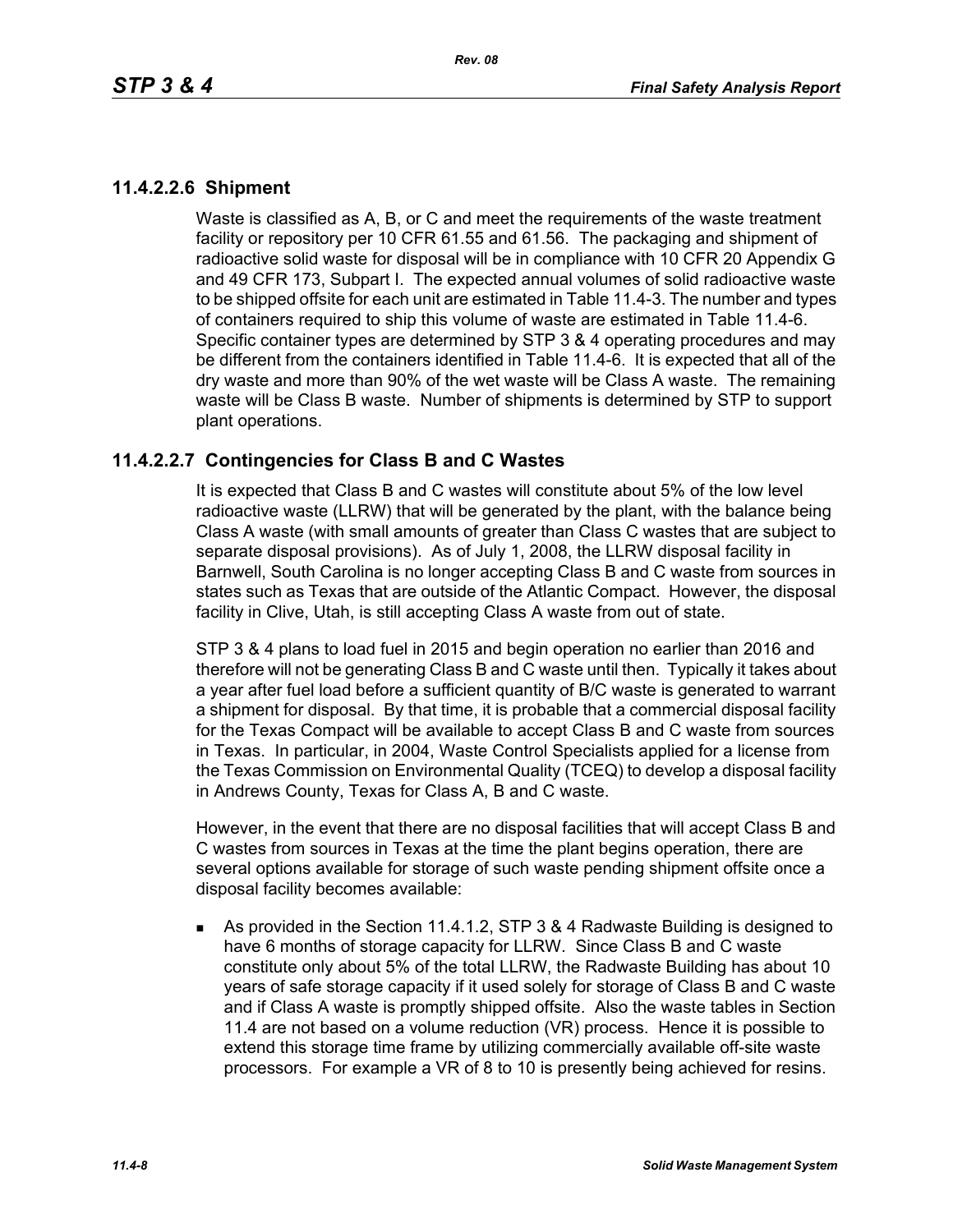- As provided in Section 11.4.1.2, STP 1 & 2 have an Onsite Staging Facility (OSF) that could be used to store waste from STP 3 & 4 if that should become necessary. As explained in the Section 11.4.2.3.2 of the STP 1 & 2 UFSAR, the OSF has a 5 year LLRW storage capacity for Units 1 and 2. If that storage capacity were to be devoted to Class B and C waste, the OSF would have approximately 100 years of safe storage capacity for two units or 50 years for four units, assuming that Class A waste is shipped offsite in the normal course of business. Just as explained above, the storage duration could be extended by utilizing VR.
- If still additional storage capacity were eventually to be needed, STP 3 & 4 could construct storage facilities in accordance with applicable NRC guidance, such as Regulatory Issue Summary (RIS) 2008-12, Considerations for Extended Interim Storage of Low-Level Radioactive Waste by Fuel Cycle and Materials Licenses, and NUREG 0800 Section 11.4.

If STP 3 & 4 were to need to store Class B and C waste for an extended period of time, it would implement the provisions of RIS 2008-12 and NUREG 0800 Section 11.4.

# **11.4.3 COL License Information**

## **11.4.3.1 Plant-Specific Solid Radwaste Information**

The following site-specific supplement addresses COL License Information Item 11.3.

- *(1)* STP 3 & 4 do not utilize an incinerator system.
- *(2)* The wet waste solidification process and the spent resin and sludge dewatering process will result in products that comply with 10 CFR 61.56 for STP 3 & 4 as provided in Radioactive Waste Process Control Program (PCP). The site PCP utilized by Units 1 & 2 is provided with the COL application, and will be implemented by Units 3 & 4. The latest revision will be provided as per the schedule in Table 13.4S-1. The PCP will incorporate the guidance from NEI 07-10A, "Generic FSAR Template Guidance for Process Control Programs (PCP)".
- *(3)* Establishment and implementation of a process control program (PCP) for the dewatering processing of the spent resins and filter sludges for STP 3 & 4 is provided in Radioactive Waste Process Control Program (PCP). The site PCP utilized by Units 1 & 2 is provided with the COL application, and will be implemented by Units 3 & 4. The latest revision will be provided as per the schedule in Table 13.4S-1. The PCP will incorporate the guidance from NEI 07-10A, "Generic FSAR Template Guidance for Process Control Programs (PCP)".
- *(4)* On-site storage space for 6-months volume of packaged waste is provided. Packaged waste includes HICs, shielded filter containers and 55-gallon (200 liter) drums and boxes as necessary. The projected 6-months solid waste containers required to be stored on-site in the radwaste building are summarized in Table 11.4-6. The on-site storage area in the Radwaste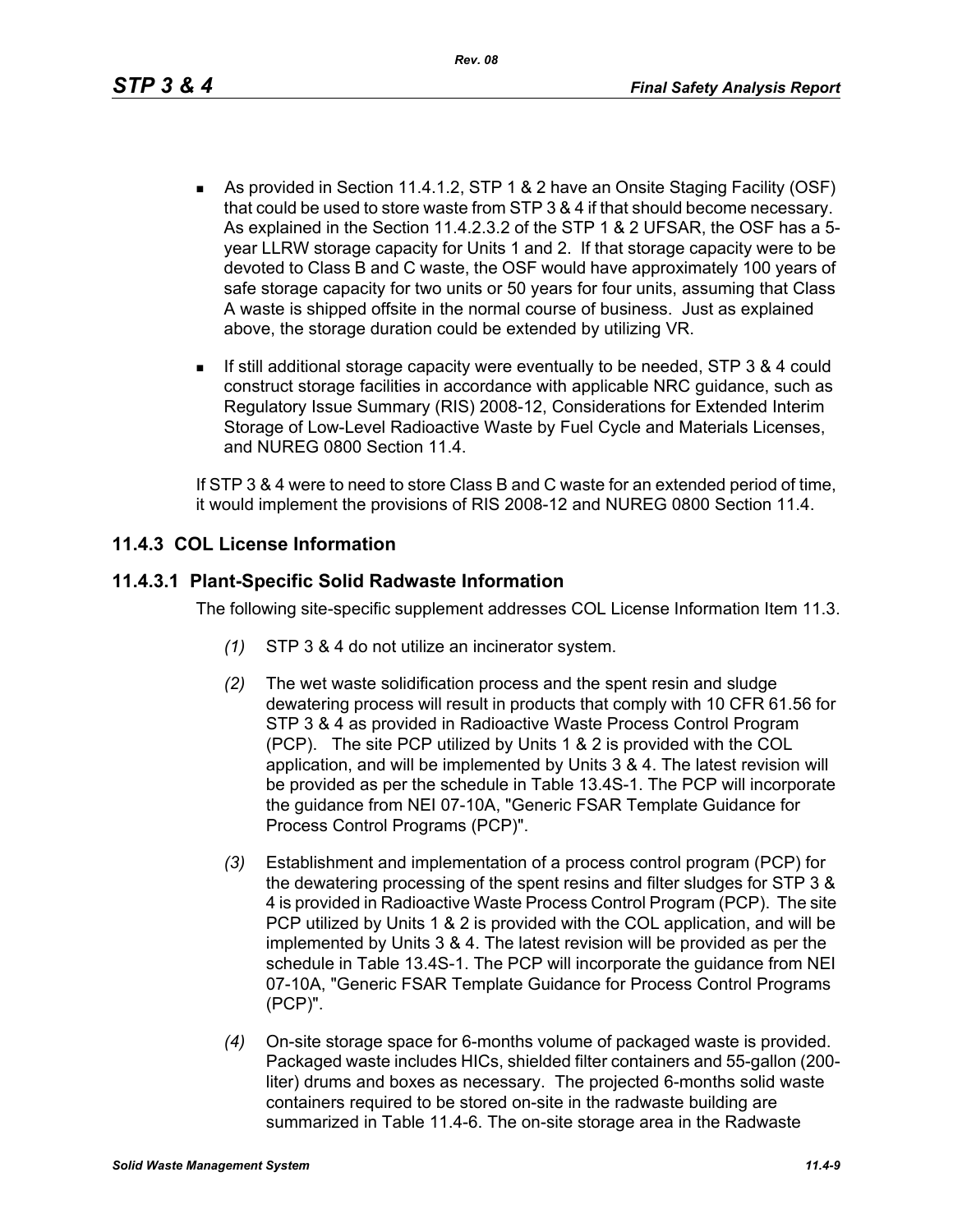Building is located along the left or west wall of the truck bay area shown in Figure 1.2-23c. Moveable shielding is used to shield the high activity containers located in the on-site storage area.

- *(5)* Radioactive waste shipping packages meet the requirements in 10 CFR 71 for STP 3 & 4 as provided in the plant radiation protection program as described in Section 12.5.3.
- *(6)* Based on the as-built design, set points for the liquid discharge radiation monitor are established in Section 11.5

# **11.4.4 Mixed Waste Processing**

STP 3 & 4 is not expected to generate any mixed waste. The mixed waste volumes generated and shipped, if any, are anticipated to be less than or equal to the volumes provided in Table 11.4-3. If mixed waste is generated, it will be collected primarily in 55-gallon collection drums and sent offsite to an appropriately permitted vendor processor. However, should circumstances dictate the storage or disposal of larger quantities of mixed waste, other approved containers, such as HICs, or use of multiple approved containers can be used. Storage and disposal of mixed waste will be in accordance with the facility's NRC license, DOT transportation regulations, EPA mixed waste regulations, state and local regulations and associated permits.

# **11.4.5 Detailed System Component Description**

The major components of the SWMS are as follows:

### **11.4.5.1 Pumps**

Typically three types of pumps are utilized in the SWMS.

The SWMS process pumps are usually centrifugal or progressive cavity pumps constructed of materials suitable for the intended service. Air-operated diaphragm type pumps are generally utilized in dewatering stations.

Pump codes for the SWMS are per RG 1.143 guidance as shown in Table 11.2-1.

## **11.4.5.2 Tanks**

Tanks are sized to accommodate a sufficient volume of waste sludges or spent resin to fill a HIC. The SWMS tanks are sized for normal plant waste volumes with sufficient excess capacity to accommodate equipment downtime and expected maximum volumes that may occur. Each phase separator is capable of accommodating at least 60 days of waste generation at normal generation rates of powdered resins from the CUW system, FPC System, and the Suppression Pool Cleanup System. Each spent resin storage tank is capable of accommodating at least 30 days of waste generation at normal generation rates of spent resins from the Condensate Polishing System and the LWMS. The LW backwash receiving tank is capable of accommodating at least 30 days of waste generation at normal generation rates of slurries (filter backwashing and reverse osmosis reject) from the LWMS. Table 11.4-5 includes the holdup times for the phase separators, LW backwash receiving tank and the spent resin storage tanks.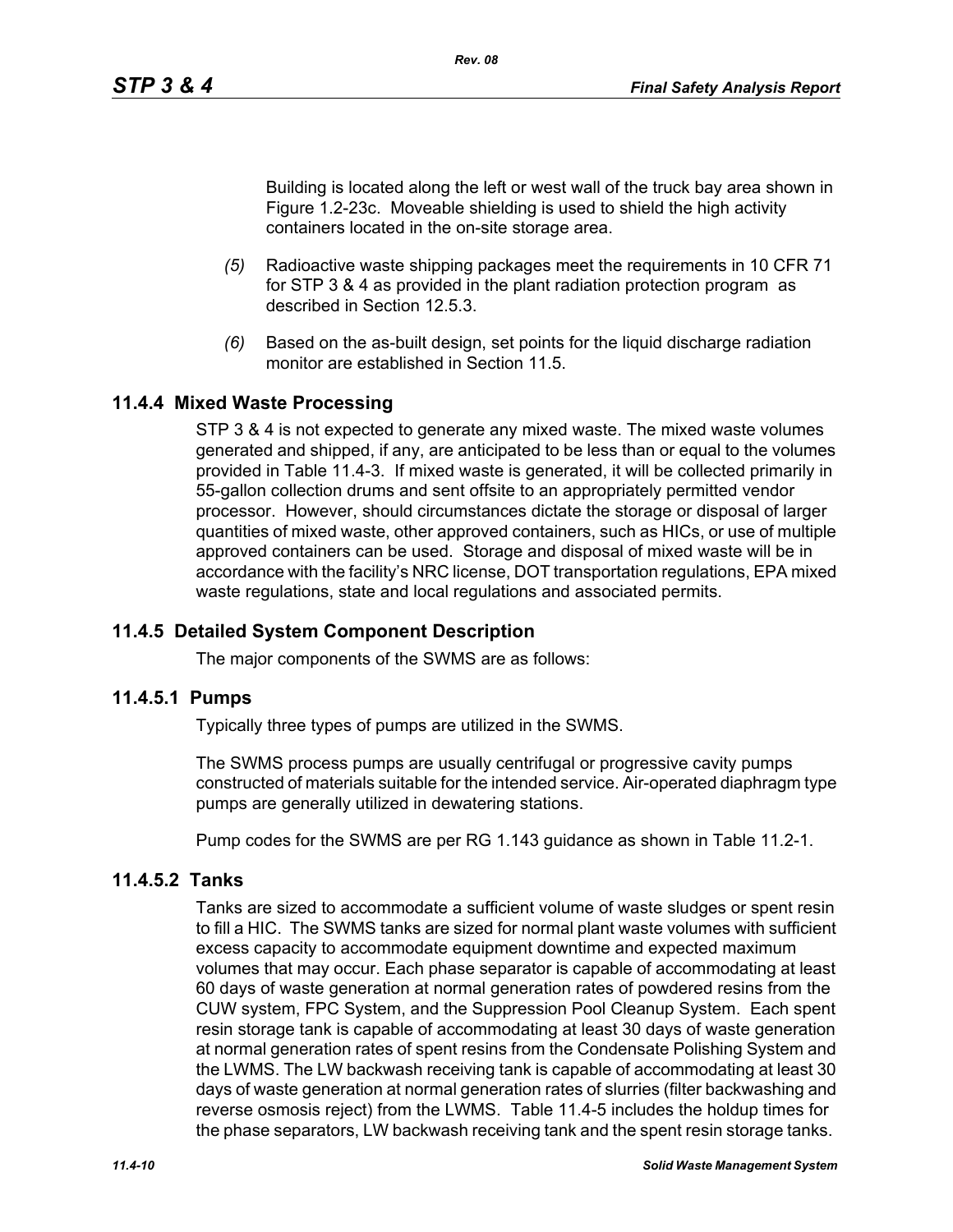The tanks are constructed of stainless steel to provide a low corrosion rate during normal operation. They are provided with mixing eductors and/or air spargers. The capability exists to sample all SWMS tanks. All SWMS tanks are vented through a filtration unit and the exhausted air is eventually discharged via the radwaste building HVAC system into the plant vent.

Each collection tank compartment is designed to contain the maximum liquid inventory in the event that the tank ruptures. Each collection tank compartment is steel-lined up to a height equivalent to the tank capacity in the room as described in Section 15.7.3.1.

The vent and overflow nozzles of the spent resin tank are equipped with fine mesh screens to minimize spread of particulate contamination to the radwaste tank vent system.

Tank codes for the SWMS are per RG 1.143 guidance as shown in Table 11.2-1.

## **11.4.5.3 Piping**

Piping used for hydraulic transport of slurries such as ion exchange resins, filter backwash (sludge), and waste tank sludge are specifically designed to assure troublefree operation. Pipe flow velocities are sufficient to maintain a flow regime appropriate to the slurry being transported (ion exchange resins, filter backwash, or tank sludge). An adequate water/solids ratio is maintained throughout the transfer. Slurry piping is provided with manual and automatic flushing with a sufficient water volume to flush the pipe clean after each use, i.e., at least two pipe volumes.

Piping codes for the SWMS are per RG 1.143 guidance as shown in Table 11.2-1.

# **11.4.5.4 Venting**

Exhaust ventilation is described in Section 9.4.

### **11.4.5.5 Mobile Dewatering Processing Subsystem**

The radwaste treatment systems include modular mobile system skids that are designed to be readily replaced during the life of the plant. In-plant supply and return connections from permanently installed equipment to the mobile system are provided to ensure operational flexibility.

The mobile subsystem consists of equipment modules, with subcomponents, piping and instrumentation and controls necessary to operate the subsystem. Components are in module(s) designed for installation and replacement due to component failure and/or technology upgrade. The modules include shielding required between the radiation sources of the modules and access and service areas in the radwaste building. The modules are permanently installed in the radwaste building.

The SWMS mobile dewatering processing system is located in the Liquid Waste Treatment System bay area of the radwaste building to allow truck access and mobile system skid loading and unloading. Modular shield walls are provided in the RW to allow shield walls to be constructed, as necessary, to minimize exposure to personnel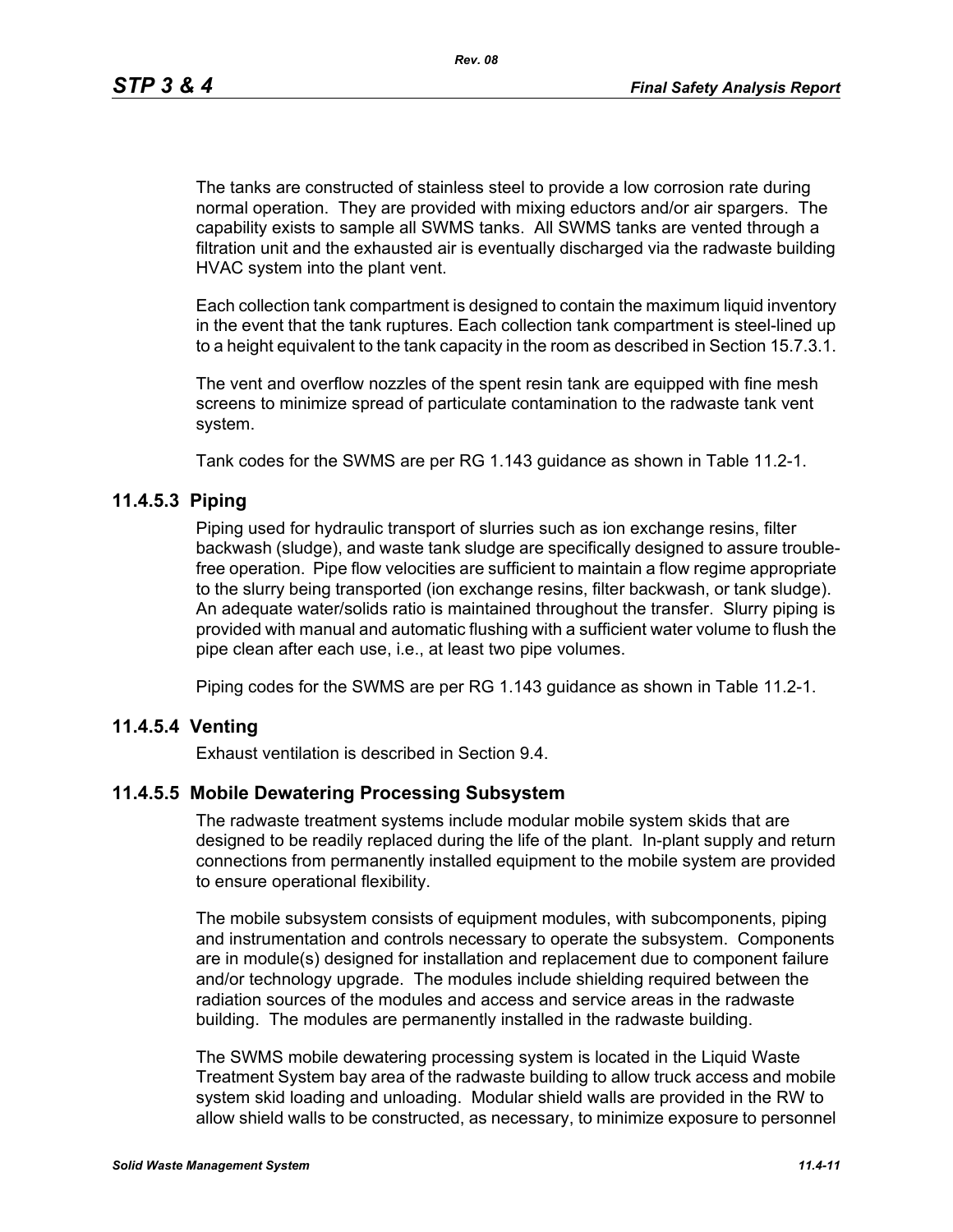during operation and routine maintenance. Solid radwaste processing is performed using mobile dewatering processing subsystem.

The mobile dewatering processing subsystem is comprised of dewatering fillhead assembly, dewatering pump skid, *waste* control valves, control console and dewatering container. The fillhead assembly is provided with a level detection system, a camera and light assembly, a mechanical level indicator and a temperature measurement. The dewatering containers include both HICs and carbon steel liners. The containers internal design includes elaborate filtration arrays, for dewatering the varying resin and filtration media. The mobile dewatering processing equipment is anticipated to be modernized as more effective technologies are discovered and proved throughout the life of plant operation. To effect this modernization, the various systems, structures and components associated with the mobile dewatering processing system may be grouped or associated on or in skids or assemblies, including ancillary equipment such as instrumentation, electrical components, mounting connections. The mobile dewatering processing subsystem is connected to the SWMS tanks and pumps as shown in Figure 11.2-2.

Solid waste system permanent equipment (tanks and pumps) is described throughout Section 11.4. Liquid waste processing is described in Section 11.2. Ventilation is described in Section 9.4. Instrumentation requirements are described in Section 11.4.5.

### **11.4.6 Testing and Inspection Requirements**

The SWMS is tested during the preoperational test program as discussed in 14.2.12.1.75. The SWMS equipment will be performance tested to demonstrate conformance with design process capabilities. An integrity test is performed on the system upon completion.

Provisions are made for periodic inspection of major components to ensure capability and integrity of the systems. Display devices are provided to indicate parameters (such as process radiation levels) required in routine testing and inspection.

### **11.4.7 Instrumentation Requirements**

The SWMS is operated and monitored from the radwaste control room or local operating stations within the facility. Major system parameters, i.e., tank levels, process flow rates, etc., are indicated and alarmed to provide operational information and performance assessment. Priority system alarms (such as process radiation levels) are repeated in the main control room. Instruments, including back flushing provisions, are located in low radiation areas when possible, as described in Section 12.3. These back flushing provisions are designed with the guidance of IE Bulletin 80- 10.

Requirements for sampling are set forth in Subsection 9.3.2.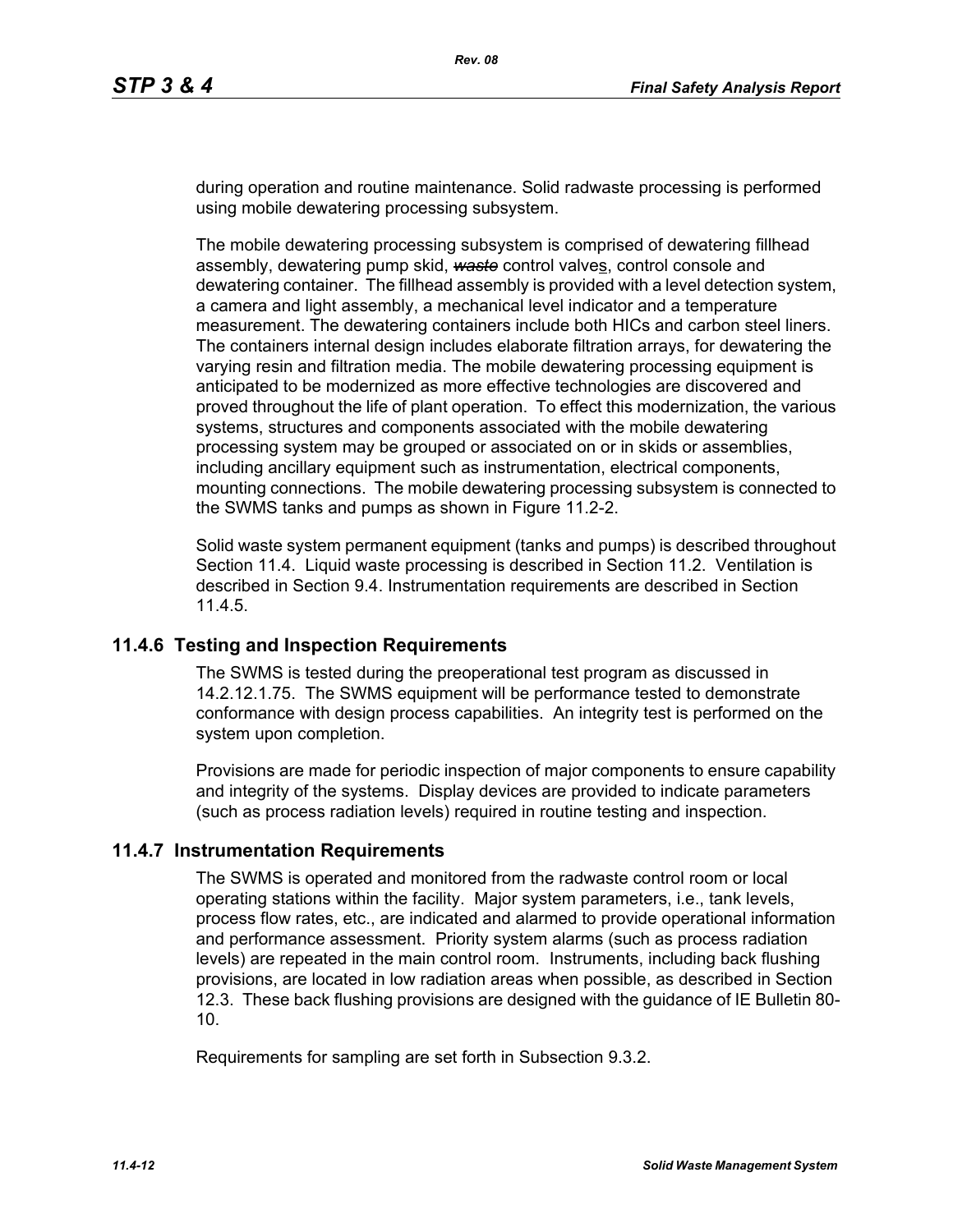## **11.4.8 References**

11.4-1 ANSI 55.1 –July 28, 1992, American National Standard for Solid Radioactive Waste Processing System for Light Water Reactor Plants.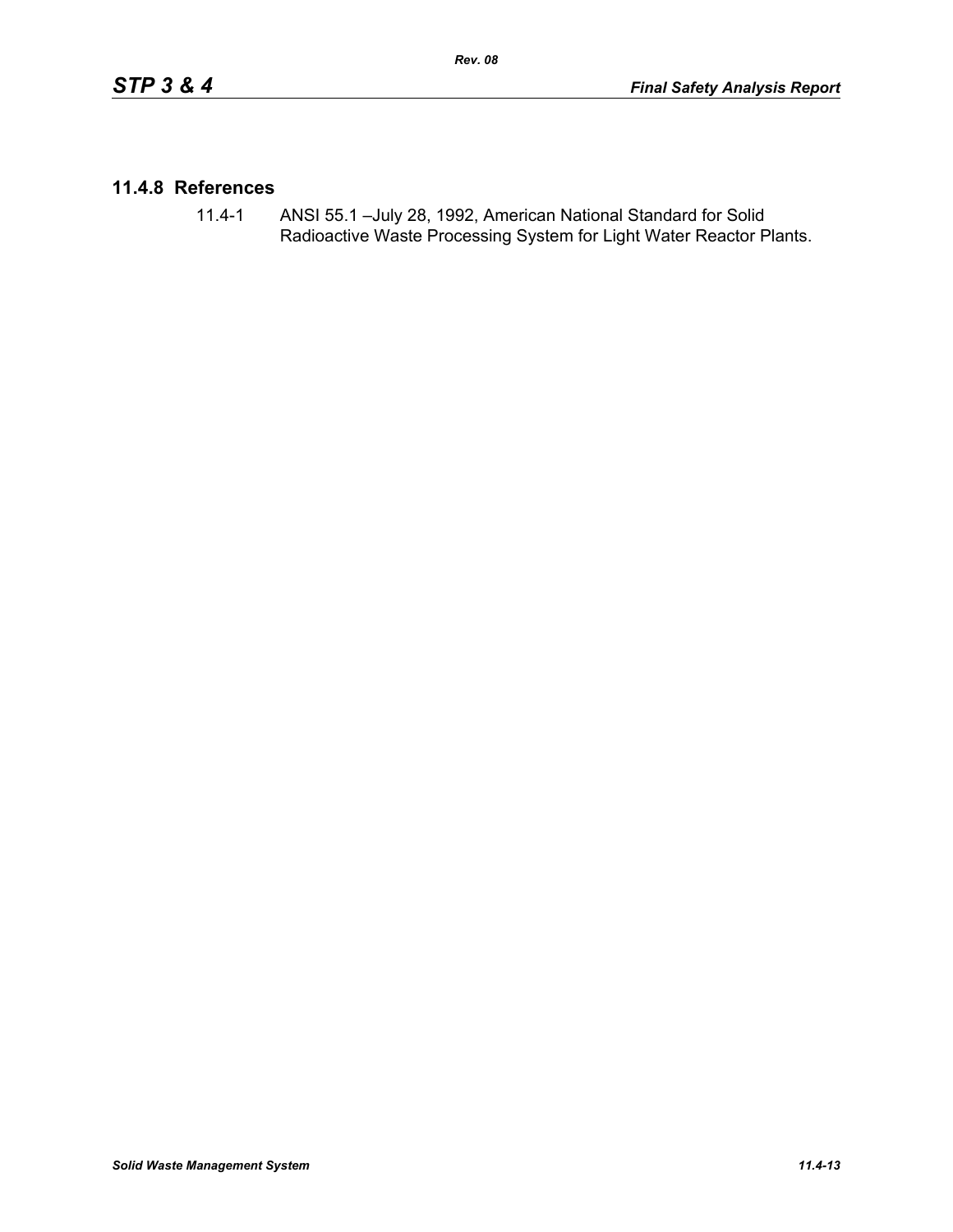| Table 11.4-1 Expected Waste Volume Generated Annually by Each "Wet" Solid Waste and |
|-------------------------------------------------------------------------------------|
| <b>Tank Capacities</b>                                                              |

| <b>Wet Waste Source</b>                        | Volume Generated (m <sup>3</sup> /yr) | <b>Typical Waste Classification</b> |
|------------------------------------------------|---------------------------------------|-------------------------------------|
| CUW F/D sludge <sup>(a)</sup>                  | 4.7                                   | B                                   |
| FPC F/C sludge $(a)$                           | 1.8                                   | B                                   |
| Condensate Filter sludge <sup>(a)</sup>        | 4.6                                   | A                                   |
| LCW Filter B sludge <sup>(b)</sup>             | 0.6                                   | A                                   |
| HCW Filter B sludge(b)                         | 2.4                                   | A                                   |
| HCW Filter A sludge <sup>(e)</sup>             | 1.4                                   | A                                   |
| HCW Reverse Osmosis Unit Reject <sup>(b)</sup> | 73.0                                  | A                                   |
| Condensate Demineralizer resin <sup>(c)</sup>  | 18.0                                  | A                                   |
| LCW Demineralizer resin <sup>(d)</sup>         | 1.8                                   | A                                   |
| HCW Demineralizer resin <sup>(d)</sup>         | 1.8                                   | A                                   |

(a) The first three items in the table above are stored in either of two CUW phase separators which have a capacity of 100  $m<sup>3</sup>$ each. During a normal period these three wastes are generated at a rate of about  $2m<sup>3</sup>$  in 60 days.

(b) The LCW and HCW sludge (including RO reject) are stored in the LW backwash receiving tank. The LW backwash receiving tank has a capacity of 50  $\text{m}^3$ . During a normal period about 10  $\text{m}^3$  is generated in 30 days.

(c) The condensate demineralizer resin is stored in one of the two spent resin storage tanks, each has a capacity of 50  $m<sup>3</sup>$ . During a normal period spent resin is generated at a rate of about 2m<sup>3</sup> in 30 days.

(d) The LCW and HCW demineralizers resin is stored in the one of the two spent resin storage tanks, each has a capacity of 50 m<sup>3</sup>. During a normal period spent resin is generated at a rate of about  $4m<sup>3</sup>$  every 365 days.

(e) The HCW Filter A sludge of 1.4  $m<sup>3</sup>$  is generated every 365 days and collected in a container.

Thus, the storage requirements in BTP ETSB 11.3, Part B.III.1 are met.

|  | Table 11.4-2 Estimate of Expected Annual "Dry" Solid Wastes |  |  |  |
|--|-------------------------------------------------------------|--|--|--|
|--|-------------------------------------------------------------|--|--|--|

| Dry Waste Source  | Volume Generated(m <sup>3</sup> /yr) |  |
|-------------------|--------------------------------------|--|
| Combustible waste | 225                                  |  |
| Compactible waste | 38                                   |  |
| Other waste       | 100                                  |  |

| Table 11.4-3 Estimated Shipped Solid Waste Volumes |  |  |  |  |  |
|----------------------------------------------------|--|--|--|--|--|
|----------------------------------------------------|--|--|--|--|--|

| <b>Waste Type</b>         | <b>Shipped Volume</b><br>$(m^3/yr)$ |
|---------------------------|-------------------------------------|
| <b>Combustible Waste</b>  | 225                                 |
| Compactable Waste         | 38                                  |
| <b>Resins and Sludges</b> | 110                                 |
| <b>Other Waste</b>        | 100                                 |
| <b>Mixed Waste</b>        | 0.5                                 |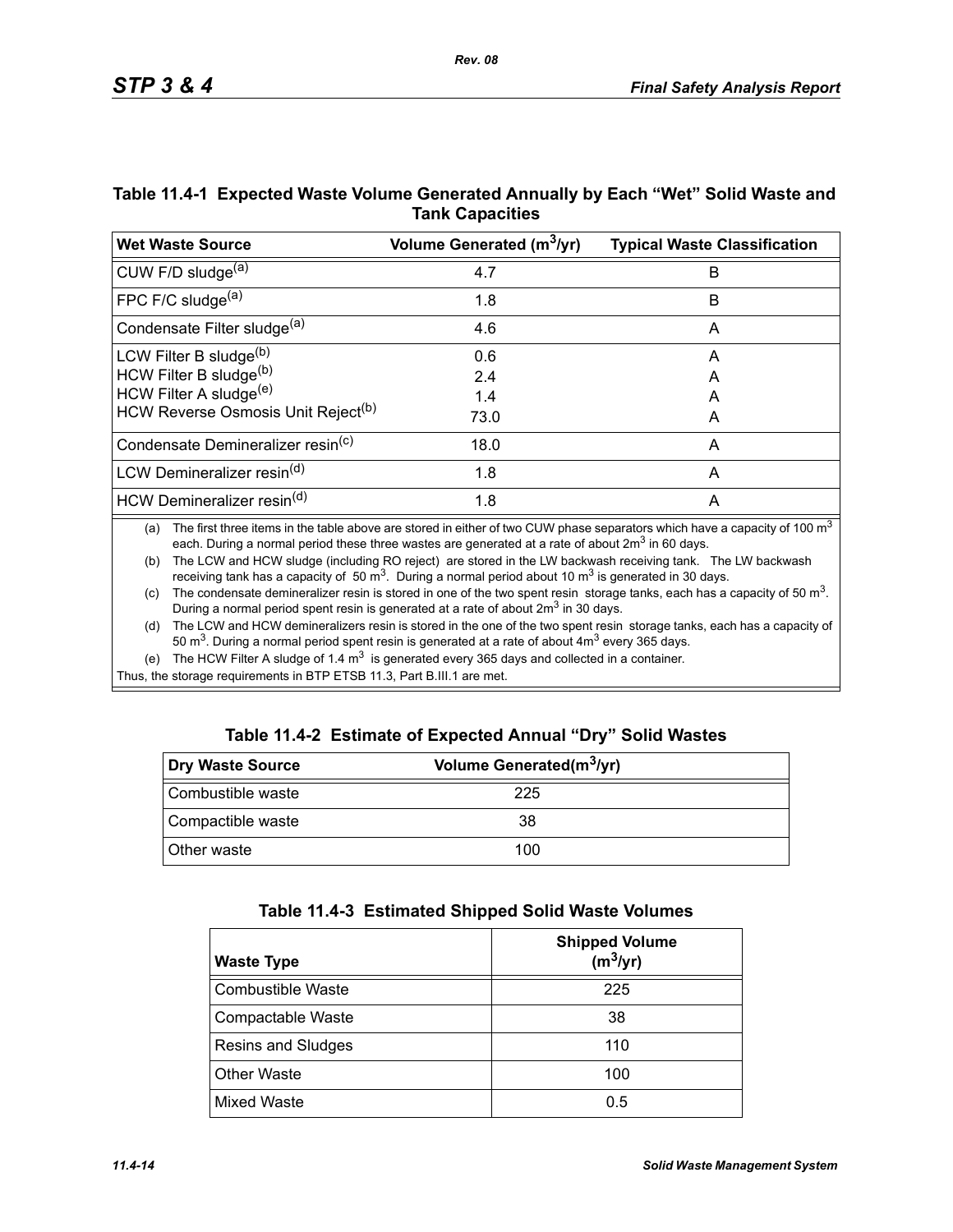| Component                                    | Quantity       | <b>Standards</b>                                                             | <b>Type</b>                                                    | Internal<br>Vol per<br>tank $(m^3)$ | <b>Design</b><br><b>Pressure</b><br>(kg/cm <sup>2</sup> ) | Design<br><b>Temp</b><br>$(^{\circ}C)$ | <b>Normal</b><br><b>Operating</b><br><b>Pressure</b><br>(kg/cm <sup>2</sup> ) | <b>Normal</b><br>Operating<br>Temp (°C) | <b>Material</b> |
|----------------------------------------------|----------------|------------------------------------------------------------------------------|----------------------------------------------------------------|-------------------------------------|-----------------------------------------------------------|----------------------------------------|-------------------------------------------------------------------------------|-----------------------------------------|-----------------|
| <b>Tanks</b>                                 |                |                                                                              |                                                                |                                     |                                                           |                                        |                                                                               |                                         |                 |
| <b>CUW Backwash</b><br><b>Receiving Tank</b> | $\mathbf{1}$   | API-650/API-620                                                              | Cylindrical,<br>Vertical                                       | 28                                  | atm                                                       | 80                                     | atm                                                                           | 66                                      | SS              |
| CF Backwash<br><b>Receiving Tank</b>         | $\mathbf{1}$   | API-650/API-620                                                              | Cylindrical,<br>Vertical                                       | 60                                  | atm                                                       | 80                                     | atm                                                                           | 66                                      | SS              |
| LW Backwash<br><b>Receiving Tank</b>         | $\mathbf{1}$   | API-650/API-620                                                              | Cylindrical,<br>Vertical                                       | 50                                  | atm                                                       | 80                                     | atm                                                                           | 66                                      | SS              |
| Spent Resin<br>Storage Tank                  | $\overline{2}$ | API-650/API-620                                                              | Cylindrical,<br>Vertical                                       | 50                                  | atm                                                       | 80                                     | atm                                                                           | 66                                      | SS              |
| <b>Phase Separator</b>                       | $\overline{2}$ | API-650/API-620                                                              | Cylindrical,<br>Vertical                                       | 100                                 | atm                                                       | 80                                     | atm                                                                           | 66                                      | SS              |
| <b>CUW Backwash</b><br><b>Transfer Pump</b>  | $\overline{2}$ | API-610; API-674;<br>API-675; ASME<br>Code Section VIII,<br>Div. 1 or Div. 2 | Centrifugal or<br>Progressive<br>Cavity/<br>Mechanical<br>Seal | 120                                 | 20                                                        | 80                                     | 10                                                                            | 66                                      | SS              |
| CF Backwash<br><b>Transfer Pump</b>          | $\overline{2}$ | API-610; API-674;<br>API-675; ASME<br>Code Section VIII,<br>Div. 1 or Div. 2 | Centrifugal or<br>Progressive<br>Cavity/<br>Mechanical<br>Seal | 120                                 | 20                                                        | 80                                     | 10                                                                            | 66                                      | SS              |

*STP 3 & 4*

11.4-15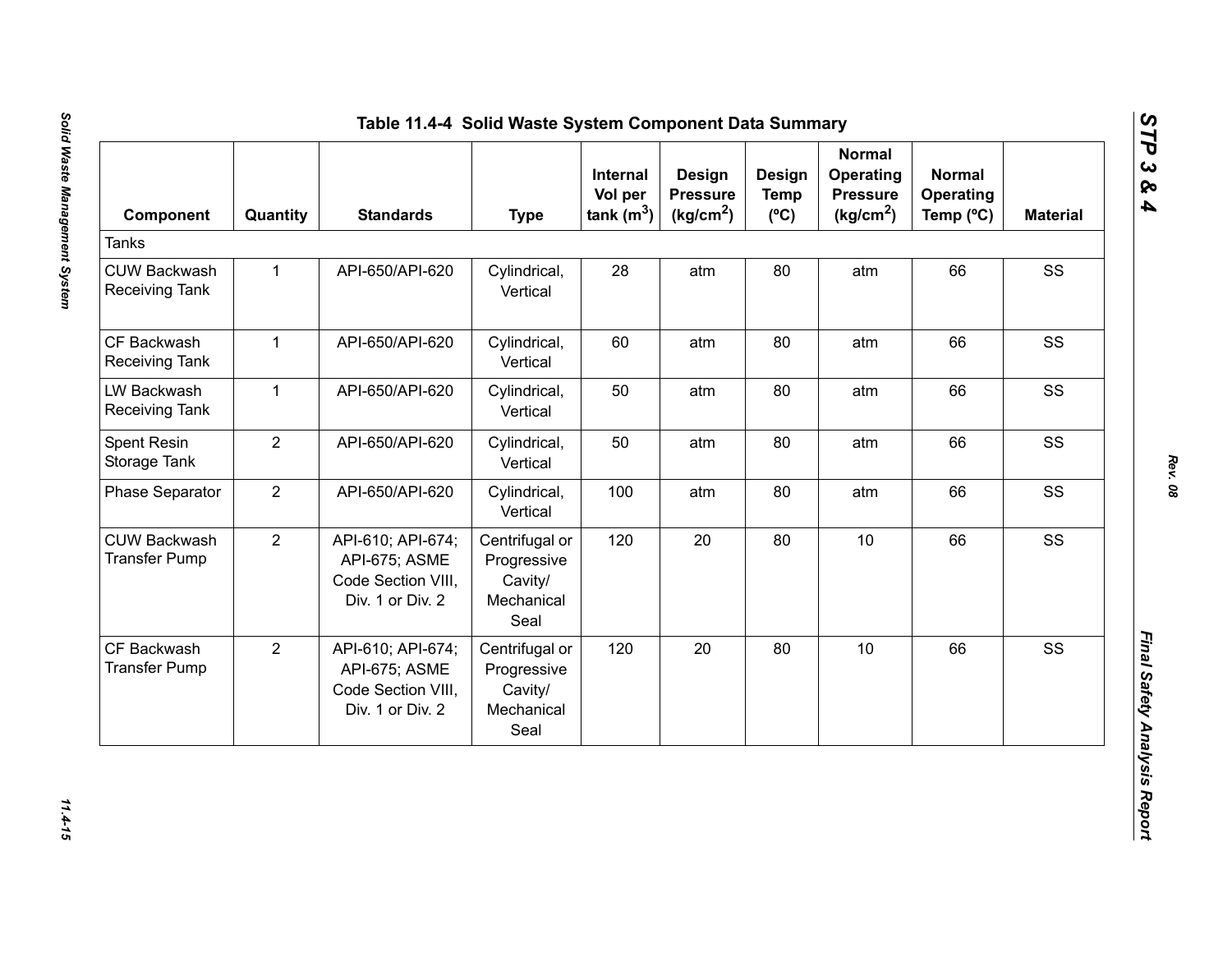|                                                                        |                | Table 11.4-4 Solid Waste System Component Data Summary (Continued)           |                                                                |                                            |                                                    |                                               |                                                                        |                                                  |                       |
|------------------------------------------------------------------------|----------------|------------------------------------------------------------------------------|----------------------------------------------------------------|--------------------------------------------|----------------------------------------------------|-----------------------------------------------|------------------------------------------------------------------------|--------------------------------------------------|-----------------------|
| Component                                                              | Quantity       | <b>Standards</b>                                                             | <b>Type</b>                                                    | <b>Internal</b><br>Vol per<br>tank $(m^3)$ | Design<br><b>Pressure</b><br>(kg/cm <sup>2</sup> ) | <b>Design</b><br><b>Temp</b><br>$(^{\circ}C)$ | <b>Normal</b><br>Operating<br><b>Pressure</b><br>(kg/cm <sup>2</sup> ) | <b>Normal</b><br>Operating<br>Temp $(^{\circ}C)$ | <b>Material</b>       |
| LW Backwash<br><b>Transfer Pump</b>                                    | $\overline{2}$ | API-610; API-674;<br>API-675; ASME<br>Code Section VIII,<br>Div. 1 or Div. 2 | Centrifugal or<br>Progressive<br>Cavity/<br>Mechanical<br>Seal | 120                                        | 20                                                 | 80                                            | 10                                                                     | 66                                               | SS                    |
| Phase Separator<br>Decant Pump                                         | $\overline{2}$ | API-610; API-674;<br>API-675; ASME<br>Code Section VIII,<br>Div. 1 or Div. 2 | Centrifugal/<br>Mechanical<br>Seal                             | 10                                         | 20                                                 | 80                                            | 10                                                                     | 66                                               | SS                    |
| Phase Separator<br>Slurry<br>Recirculation/<br><b>Transfer Pump</b>    | $\overline{2}$ | API-610; API-674;<br>API-675; ASME<br>Code Section VIII,<br>Div. 1 or Div. 2 | Centrifugal or<br>Progressive<br>Cavity/<br>Mechanical<br>Seal | 200                                        | 20                                                 | 80                                            | 10                                                                     | 66                                               | SS                    |
| Spent Resin<br>Decant Pump                                             | $\overline{2}$ | API-610; API-674;<br>API-675; ASME<br>Code Section VIII.<br>Div. 1 or Div. 2 | Centrifugal/<br>Mechanical<br>Seal                             | 10                                         | 20                                                 | 80                                            | 10                                                                     | 66                                               | SS                    |
| <b>Spent Resin</b><br>Slurry<br>Recirculation/<br><b>Transfer Pump</b> | $\overline{2}$ | API-610; API-674;<br>API-675; ASME<br>Code Section VIII.<br>Div. 1 or Div. 2 | Centrifugal or<br>Progressive<br>Cavity/<br>Mechanical<br>Seal | 100                                        | 20                                                 | 80                                            | 10                                                                     | 66                                               | SS                    |
| Mobile Dewatering Processing Subsystem                                 |                |                                                                              |                                                                |                                            |                                                    |                                               |                                                                        |                                                  |                       |
| Mobile<br>Dewatering<br>Processing<br>Subsystem                        | $\mathbf 1$    | RG 1.1.43<br>(as applicable to<br>components)                                | <b>NA</b>                                                      | <b>NA</b>                                  | <b>NA</b>                                          | <b>NA</b>                                     | <b>NA</b>                                                              | <b>NA</b>                                        | Based on<br>component |

*Solid Waste Management System* 

Solid Waste Management System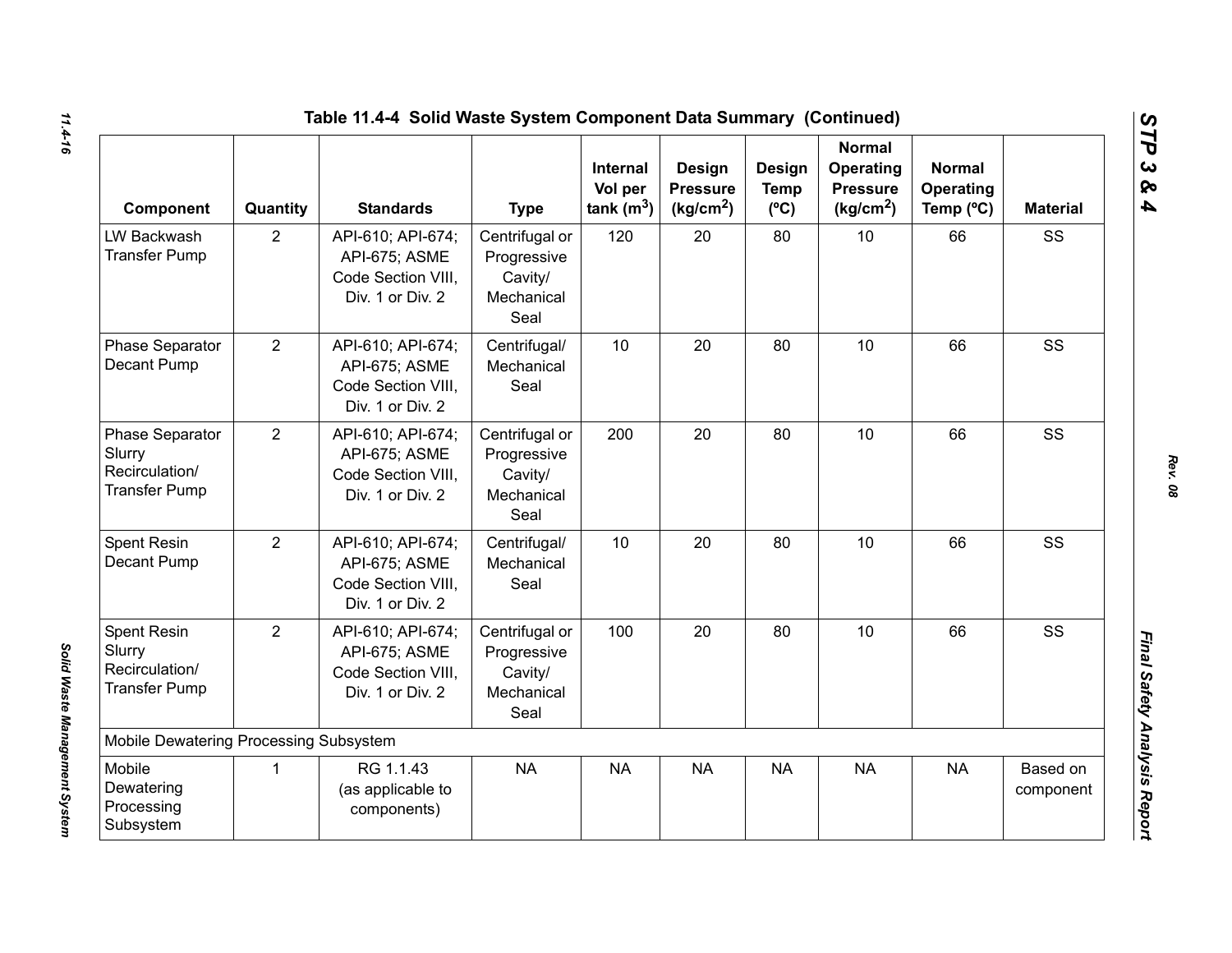| <b>Wet Waste Source</b>                                                                                                                                                                                  | <b>Volume</b><br>Generate<br>d (m $3$ /yr) | <b>Batch</b><br><b>Frequenc</b><br>y (days) | <b>Batch</b><br>Volume<br>(m <sup>3</sup> ) | <b>Batch</b><br><b>Transfer</b><br><b>Mixture</b><br><b>Factor</b> | <b>Total</b><br><b>Batch</b><br><b>Transfer</b><br><b>Volume</b><br>(m <sup>3</sup> ) | <b>Designated</b><br><b>Storage</b><br>Unit(s)                                                          | <b>Storage</b><br>Unit<br>Capacity<br>(m <sup>3</sup> ) | <b>Combined</b><br><b>Batch</b><br>Volume per<br><b>Designated</b><br><b>Storage Unit</b><br>(m <sup>3</sup> ) | <b>Number</b><br>of<br><b>Batches</b><br>per<br>Storage-<br>Unit | Holdup<br><b>Time</b><br>$(days)^{(c)}$ |
|----------------------------------------------------------------------------------------------------------------------------------------------------------------------------------------------------------|--------------------------------------------|---------------------------------------------|---------------------------------------------|--------------------------------------------------------------------|---------------------------------------------------------------------------------------|---------------------------------------------------------------------------------------------------------|---------------------------------------------------------|----------------------------------------------------------------------------------------------------------------|------------------------------------------------------------------|-----------------------------------------|
| CUW F/D sludge                                                                                                                                                                                           | $4.7^{(a)}$                                | $60^{(a)}$                                  | 0.77                                        | 8.0                                                                | 6.18                                                                                  | Phase<br>Separator A                                                                                    | 100                                                     | 8.55                                                                                                           | 11.7                                                             | 702                                     |
| FPC F/C sludge                                                                                                                                                                                           | $1.8^{(a)}$                                | $60^{(a)}$                                  | 0.30                                        | 8.0                                                                | 2.37                                                                                  |                                                                                                         |                                                         |                                                                                                                |                                                                  |                                         |
| <b>Condensate Filter</b><br>sludge                                                                                                                                                                       | 4.6 <sup>(a)</sup>                         | $60^{(a)}$                                  | 0.76                                        | 5.0                                                                | 3.78                                                                                  | Phase<br>Separator B                                                                                    | 100                                                     | 3.78                                                                                                           | 26.4                                                             | 1587                                    |
| LCW Filter B sludge                                                                                                                                                                                      | 0.6                                        | 30                                          | 0.05                                        | 5.0                                                                | 0.25                                                                                  | LW Backwash                                                                                             | 50                                                      | 13.23                                                                                                          | 3.8                                                              | 113                                     |
| <b>HCW Filter B sludge</b>                                                                                                                                                                               | 2.4                                        | 30                                          | 0.20                                        | 5.0                                                                | 0.99                                                                                  | Receiving Tank                                                                                          |                                                         |                                                                                                                |                                                                  |                                         |
| <b>HCW Reverse</b><br>Osmosis Unit Reject                                                                                                                                                                | 73.0                                       | 30                                          | 6.00                                        | 2.0                                                                | 12.00                                                                                 |                                                                                                         |                                                         |                                                                                                                |                                                                  |                                         |
| <b>HCW Filter A sludge</b><br>(charcoal) <sup>(b)</sup>                                                                                                                                                  | 1.4                                        | 365                                         | 1.40                                        | 8.0                                                                | 11.20                                                                                 | Spent Resin<br>Storage Tank B                                                                           | 50                                                      | 40.00                                                                                                          | 1.3                                                              | 456                                     |
| <b>LCW Demineralizer</b><br>resin                                                                                                                                                                        | 1.8                                        | 365                                         | 1.80                                        | 8.0                                                                | 14.40                                                                                 |                                                                                                         |                                                         |                                                                                                                |                                                                  |                                         |
| <b>HCW Demineralizer</b><br>resin                                                                                                                                                                        | 1.8                                        | 365                                         | 1.80                                        | 8.0                                                                | 14.40                                                                                 |                                                                                                         |                                                         |                                                                                                                |                                                                  |                                         |
| Condensate<br>Demineralizer resin                                                                                                                                                                        | $18.0^{(a)}$                               | $30^{(a)}$                                  | 1.48                                        | 8.0                                                                | 11.84                                                                                 | Spent Resin<br>Storage Tank A                                                                           | 50                                                      | 11.84                                                                                                          | 4.2                                                              | 127                                     |
| Notes:<br>(a)<br>Spent charcoal from HCW Filter A is normally sent to a container.<br>(b)<br>The holdup time for each storage tank meets the storage requirements in BTP ETSB 11.3, Part B.III.1.<br>(c) |                                            |                                             |                                             |                                                                    |                                                                                       | Values from ABWR DCD Chapter 11, Section 11.4 Solid Waste Management System Table 11.4-1 for CUW F/D, . |                                                         |                                                                                                                |                                                                  |                                         |

 $11.4 - 17$ 

*Rev. 08*

*STP 3 & 4*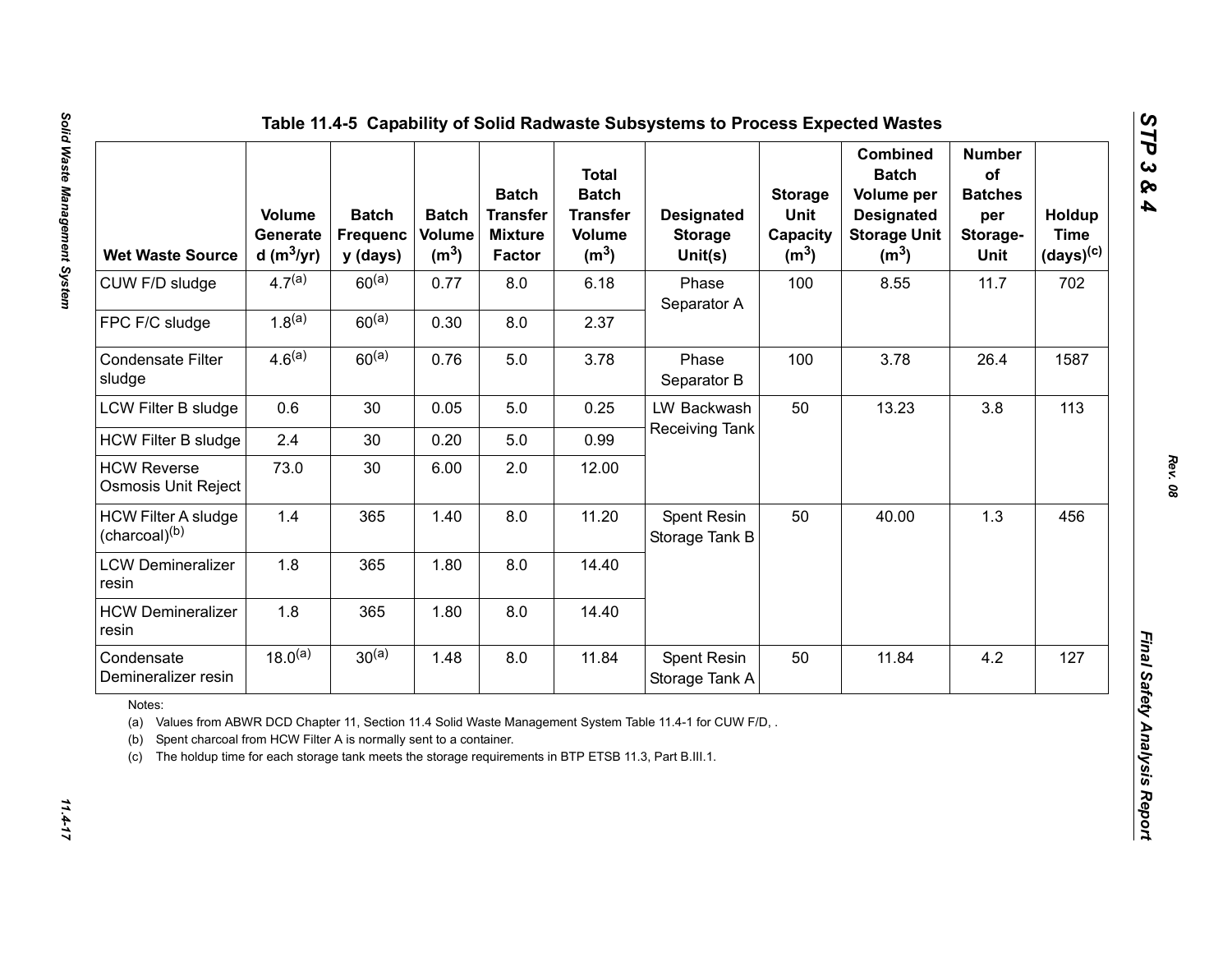| <b>Solid Waste</b>                               | Volume<br>Generate<br>d<br>$(m^3/yr)^{(a)}$ | Volume<br>Generated<br>$(m^3)$<br>6 months) | <b>Radwaste</b><br>Container<br><b>Type and</b><br><b>Max Weight</b> | <b>Diameter</b><br>of<br>Outside<br>Radwaste<br><b>Container</b><br>(m) | Radwaste<br><b>Container</b><br><b>Usable</b><br>Volume<br>(m <sup>3</sup> ) | <b>Quantity of</b><br><b>Containers</b><br>$(6$ months) | 10%<br><b>Container</b><br>Increase for<br><b>Filling</b><br>Inefficiency<br>(6 months) | Footprint  <br>Area<br>needed<br>(m <sup>2</sup> ) | <b>Adjusted</b><br><b>Footprint</b><br>Area for 2-<br>High<br><b>Stacking</b><br>(m <sup>2</sup> ) | 20%<br>Increase<br><b>Footprint</b><br>Area for<br>Passage<br>Ways $(m^2)$ | <b>Maximum</b><br>Weight of<br><b>Filled</b><br><b>Containers</b><br>(kg) |
|--------------------------------------------------|---------------------------------------------|---------------------------------------------|----------------------------------------------------------------------|-------------------------------------------------------------------------|------------------------------------------------------------------------------|---------------------------------------------------------|-----------------------------------------------------------------------------------------|----------------------------------------------------|----------------------------------------------------------------------------------------------------|----------------------------------------------------------------------------|---------------------------------------------------------------------------|
| CUW F/D sludge                                   | 4.7                                         | 2.35                                        | <b>HIC</b><br>$(20,000$ lbs)                                         | 1.9                                                                     | 5.13                                                                         |                                                         | 1.1                                                                                     | 4.05                                               | 4.05                                                                                               | 4.85                                                                       | 9979                                                                      |
| FPC F/C sludge                                   | 1.8                                         | 0.90                                        | <b>HIC</b><br>$(20,000$ lbs)                                         | 1.9                                                                     | 5.13                                                                         | $\mathbf{1}$                                            | 1.1                                                                                     | 4.05                                               | 4.05                                                                                               | 4.85                                                                       | 9979                                                                      |
| Condensate Filter<br>sludge                      | 4.6                                         | 2.30                                        | <b>HIC</b><br>$(20,000$ lbs)                                         | 1.9                                                                     | 5.13                                                                         | $\mathbf{1}$                                            | 1.1                                                                                     | 4.05                                               | 4.05                                                                                               | 4.85                                                                       | 9979                                                                      |
| LCW Filter B sludge                              | 0.6                                         | 0.30                                        | <b>HIC</b><br>$(20,000$ lbs)                                         | 1.9                                                                     | 5.13                                                                         | $\mathbf{1}$                                            | $1.1$                                                                                   | 4.05                                               | 4.05                                                                                               | 4.85                                                                       | 9979                                                                      |
| <b>HCW Filter B sludge</b>                       | 2.4                                         | 1.20                                        | <b>HIC</b><br>$(20,000$ lbs)                                         | 1.9                                                                     | 5.13                                                                         | $\mathbf{1}$                                            | 1.1                                                                                     | 4.05                                               | 4.05                                                                                               | 4.85                                                                       | 9979                                                                      |
| <b>HCW Reverse</b><br><b>Osmosis Unit Reject</b> | 73.0                                        | 36.50                                       | <b>HIC</b><br>$(20,000$ lbs)                                         | 1.9                                                                     | 5.13                                                                         | 8                                                       | 8.8                                                                                     | 32.36                                              | 32.36                                                                                              | 38.84                                                                      | 79832                                                                     |
| <b>Total (Rounded Up)</b>                        |                                             |                                             |                                                                      |                                                                         |                                                                              | 13                                                      | 15                                                                                      | 53.00                                              | 53.00                                                                                              | 64.00                                                                      | 129727                                                                    |
| <b>HCW Filter A sludge</b><br>(Charcoal)         | 1.4                                         | 0.70                                        | <b>HIC</b><br>$(20,000$ lbs)                                         | 1.9                                                                     | 5.13                                                                         | $\mathbf{1}$                                            | $1.1$                                                                                   | 4.05                                               | 4.05                                                                                               | 4.85                                                                       | 9979                                                                      |
| <b>LCW Demineralizer</b><br>resin                | 1.8                                         | 0.90                                        | <b>HIC</b><br>$(20,000$ lbs)                                         | 1.9                                                                     | 5.13                                                                         | $\mathbf{1}$                                            | 1.1                                                                                     | 4.05                                               | 4.05                                                                                               | 4.85                                                                       | 9979                                                                      |
| <b>HCW Demineralizer</b><br>resin                | 1.8                                         | 0.90                                        | <b>HIC</b><br>$(20,000$ lbs)                                         | 1.9                                                                     | 5.13                                                                         | 1                                                       | 1.1                                                                                     | 4.05                                               | 4.05                                                                                               | 4.85                                                                       | 9979                                                                      |
| Condensate<br>Demineralizer resin                | 18.0                                        | 9.00                                        | <b>HIC</b><br>$(20,000$ lbs)                                         | $1.9$                                                                   | 5.13                                                                         | $\mathbf{2}$                                            | $2.2\,$                                                                                 | 8.09                                               | 8.09                                                                                               | 9.71                                                                       | 19958                                                                     |
| <b>Total (Rounded Up)</b>                        |                                             |                                             |                                                                      |                                                                         |                                                                              | 5 <sup>5</sup>                                          | 6                                                                                       | 21.00                                              | 21.00                                                                                              | 25.00                                                                      | 49895                                                                     |

*STP 3 & 4*